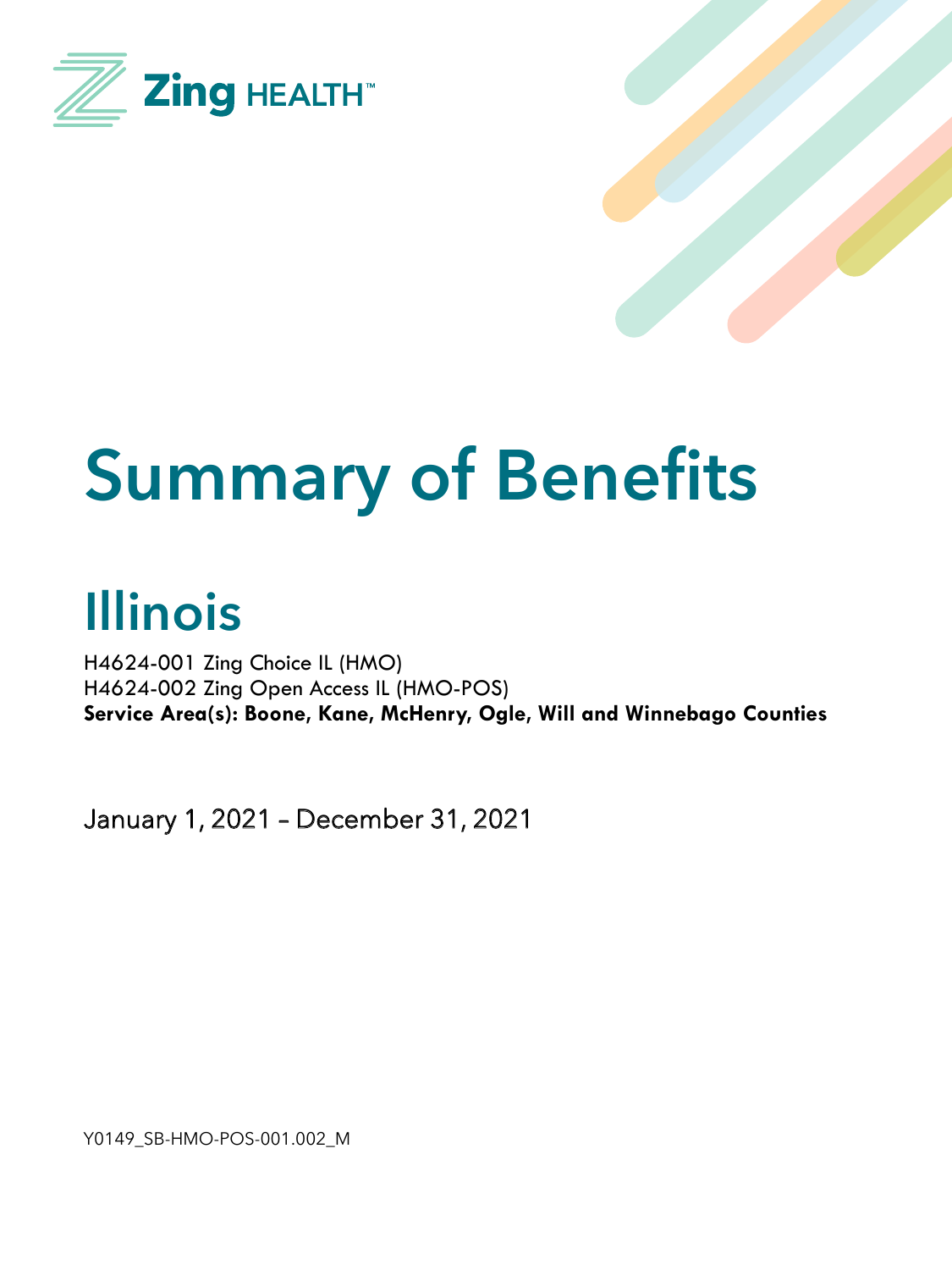

#### **About Zing Health Plan**

Zing Health Plan is a Medicare Advantage plan designed to cover all the benefits you receive under Original Medicare. In addition, the plan covers Part D prescription drugs, dental, vision, hearing and much more at no additional monthly plan premium.

Whether new to Medicare or an existing Medicare beneficiary, Zing Health has you covered. We understand navigating the Medicare maze isn't always easy. That's why you can count on us to assist you with answering questions you may have when making important health care decisions.

We've been asked, "Why Zing"? The word "Zing" denotes energy, vigor, excitement, or stimulating quality which is what Zing seeks to infuse into our healthcare delivery model. Our goal is to provide our members with health care benefits that will assist them in obtaining optimal health. Zing Health takes a holistic approach to delivering comprehensive health care which includes robust Health and Wellness Programs.

#### **Important Plan Information**

Zing Choice IL (HMO) and Zing Open Access IL (HMO-POS) is a Medicare Advantage plan with a Medicare contract. Enrollment in the plan depends on contract renewal.

This easy to use guide helps you to understand what benefits are covered by the plans. The benefit information provided is a summary of what we cover and what you can expect to pay. It doesn't list every service that we cover or list every limitation or exclusion. For a complete list of services we cover, call us or request the "Evidence of Coverage" booklet.

For more information, please call us at **1-866-946-4458** (TTY users should call 711), or visit us at **www.myzinghealth.com**.

#### **Who can join?**

To join Zing Choice IL (HMO) and Zing Open Access IL (HMO-POS), you have Medicare Part A and be enrolled in Part B, and live in the plans service area. The service area includes the following counties: **Boone, Kane, McHenry, Ogle, Will and Winnebago Counties**.

#### **What providers can I use?**

Zing Choice IL (HMO) and Zing Open Access IL (HMO-POS) has a network of doctors, hospitals, pharmacies, and other providers. Except in emergency situations, if you use providers that are not in our network, we may not pay for out-of-network services.

Once enrolled in the plan, you will select a primary care physician (PCP). Most of your health care services will be referred by the doctor you select. That means you may need a referral before you can see other health care professionals. In some instances, a prior authorization may be required for some services you receive.

Zing Open Access IL (HMO-POS) has a network of doctors, hospitals, pharmacies, and other providers. With the POS option, members have access to doctors, specialists and/or hospitals in-network or out-ofnetwork. However, the Primary Care Provider (PCP) must be in network. You may also experience a higher cost share for services received out-of-network.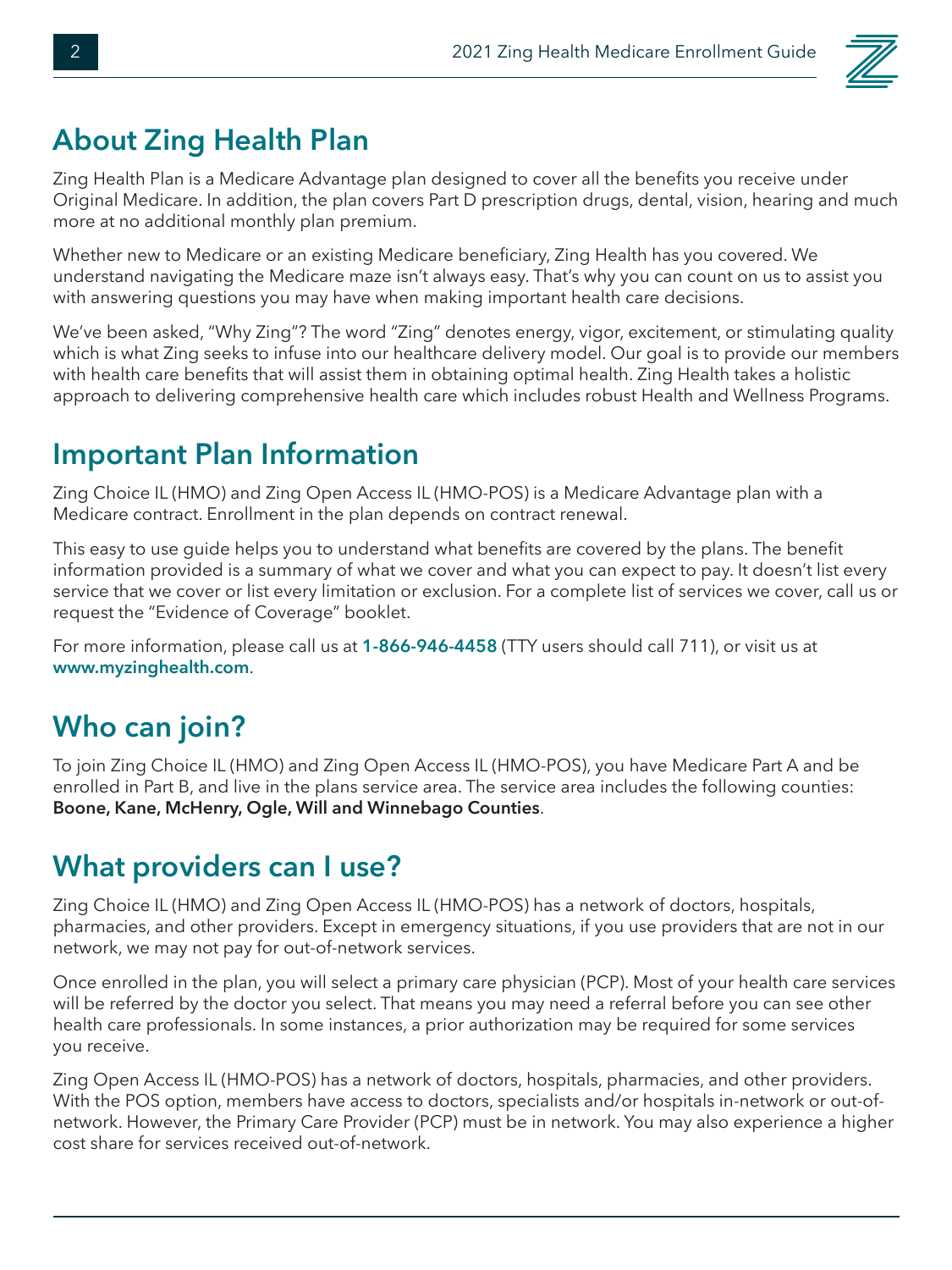

#### **What are our hours of operation?**

Hours of operation are between 8:00 a.m. and 8:00 p.m. Monday through Friday (from April 1 through September 30). And 8:00 a.m. to 8:00 p.m. 7 days a week (from October 1 through March 31).

- § If you are a member of this plan, call toll free **1-866-946-4458 (TTY users should call 711) or visit us at www.myzinghealth.com.**
- § If you are not a member of this plan, call toll-free **1-866-946-4458.**

#### **What does Original Medicare cover?**

If you want to know more about the coverage and costs of Original Medicare, look in your current "Medicare & You" handbook. View it online at www.medicare.gov or get a copy by calling 1-800-MEDICARE (1-800-633-4227), 24 hours a day, 7 days a week. TTY users should call 1-877-486-2048.

#### **Monthly Premium, Deductible, and Limits on How Much You Pay for Covered Services**

|                                                                             | H4624-001<br><b>Zing Choice IL (HMO)</b>                                                                                                                                                                        | H4624-002<br><b>Zing Open Access IL (HMO-POS)</b>                                                                                                     |
|-----------------------------------------------------------------------------|-----------------------------------------------------------------------------------------------------------------------------------------------------------------------------------------------------------------|-------------------------------------------------------------------------------------------------------------------------------------------------------|
| <b>Monthly Premium</b>                                                      | \$0 Monthly plan premium                                                                                                                                                                                        |                                                                                                                                                       |
|                                                                             | In addition, you must keep paying your Medicare Part B premium.                                                                                                                                                 |                                                                                                                                                       |
| <b>Plan Deductible</b>                                                      | This plan does not have a deductible.                                                                                                                                                                           |                                                                                                                                                       |
| Is there any limit<br>on how much I<br>will pay for my<br>covered services? | Yes. Like all Medicare health plans, our plan protects you by having yearly limits<br>on your out-of-pocket costs for medical and hospital care.<br>This does not include prescription drug out-of-pocket cost. |                                                                                                                                                       |
| <b>Yearly Maximum</b><br>Out-of-pocket<br>responsibility?                   | \$2,950 is the most you'll pay for<br>covered services you receive from in-<br>network providers.                                                                                                               | \$3,500 is the most you'll pay for<br>covered services you receive from in-<br>network providers.                                                     |
| (Does not include<br>prescription drugs)                                    | If you reach the limit on out-of-pocket<br>costs, we will pay the full cost for the<br>rest of the year for covered medical<br>and hospital services.                                                           | If you reach the limit on out-of-pocket<br>costs, we will pay the full cost for the<br>rest of the year for covered medical<br>and hospital services. |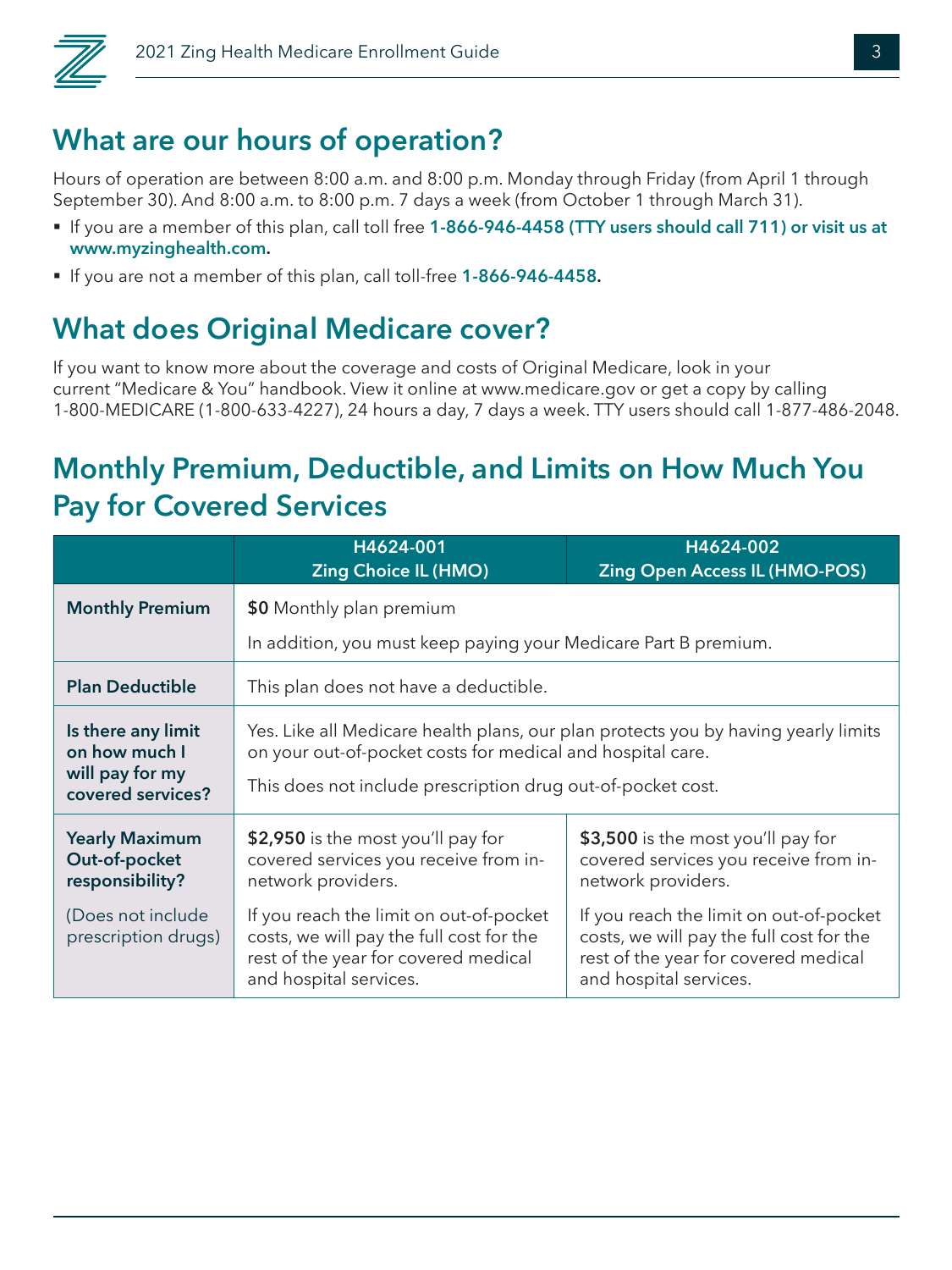### **Covered Medical and Hospital Benefits**

| <b>Benefit Coverage</b>                                                 | H4624-001<br><b>Zing Choice IL (HMO)</b>                                                                                                                                                                                                                                                                                                                                                                                       | H4624-002<br><b>Zing Open Access IL (HMO-POS)</b>                                                                                                                                                                                                                                                                                                                                                                                          |  |
|-------------------------------------------------------------------------|--------------------------------------------------------------------------------------------------------------------------------------------------------------------------------------------------------------------------------------------------------------------------------------------------------------------------------------------------------------------------------------------------------------------------------|--------------------------------------------------------------------------------------------------------------------------------------------------------------------------------------------------------------------------------------------------------------------------------------------------------------------------------------------------------------------------------------------------------------------------------------------|--|
| Note: Services with an * may require prior authorization or a referral. |                                                                                                                                                                                                                                                                                                                                                                                                                                |                                                                                                                                                                                                                                                                                                                                                                                                                                            |  |
| <b>Inpatient Hospital Coverage*</b>                                     |                                                                                                                                                                                                                                                                                                                                                                                                                                |                                                                                                                                                                                                                                                                                                                                                                                                                                            |  |
| Acute Inpatient Hospital Care*                                          | In-Network:<br>• You pay \$200 copay per day<br>for days 1 through 5.<br>" You pay nothing per day for<br>days 6 and beyond.<br><b>Out-of-Network:</b><br>Not covered.                                                                                                                                                                                                                                                         | In-Network:<br>■ You pay \$175 copay per day<br>for days 1 through 5.<br>■ You pay nothing per day for<br>days 6 and beyond.<br><b>Out-of-Network:</b><br>You pay 30% of the cost.                                                                                                                                                                                                                                                         |  |
| <b>Outpatient Hospital Coverage*</b>                                    |                                                                                                                                                                                                                                                                                                                                                                                                                                |                                                                                                                                                                                                                                                                                                                                                                                                                                            |  |
| <b>Outpatient Services*</b>                                             | In-Network:<br>You pay \$25 copay to \$150<br>copay for Outpatient hospital<br>services.<br>Copay may vary depending on<br>the place of service.<br>Outpatient hospital services<br>may include approved<br>procedures like diagnostic<br>procedures, casts, stitches,<br>or outpatient surgery. For<br>a complete list of services,<br>please refer to the Evidence of<br>Coverage.<br><b>Out-of-Network:</b><br>Not covered. | In-Network:<br>You pay \$25 copay to \$150<br>copay for Outpatient hospital<br>services.<br>Copay may vary depending on<br>the place of service.<br>Outpatient hospital services<br>may include approved<br>procedures like diagnostic<br>procedures, casts, stitches,<br>or outpatient surgery. For<br>a complete list of services,<br>please refer to the Evidence of<br>Coverage.<br><b>Out-of-Network:</b><br>You pay 30% of the cost. |  |
| Doctor Visits*                                                          |                                                                                                                                                                                                                                                                                                                                                                                                                                |                                                                                                                                                                                                                                                                                                                                                                                                                                            |  |
| <b>Primary Care Physician (PCP)</b>                                     | In-Network:<br>You pay \$0 copay for a Primary<br>Care Physician visit.<br><b>Out-of-Network:</b><br>Not covered.                                                                                                                                                                                                                                                                                                              | In-Network:<br>You pay \$0 copay for a Primary<br>Care Physician visit.<br><b>Out-of-Network:</b><br>Not covered.                                                                                                                                                                                                                                                                                                                          |  |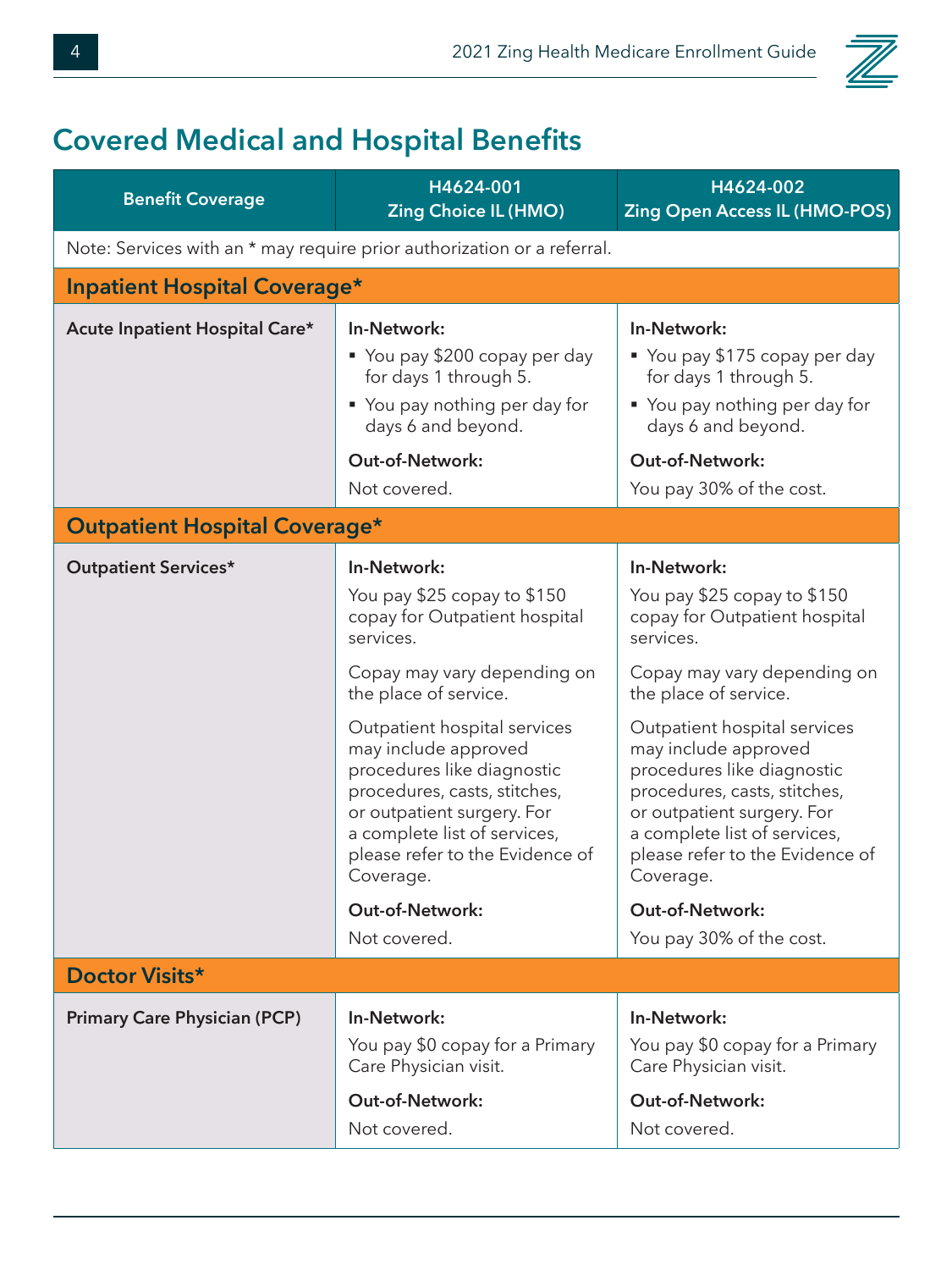

| <b>Benefit Coverage</b>                                                                                                                                                                                                                                                                                                                                                                                                    | H4624-001<br><b>Zing Choice IL (HMO)</b>                                                                                                 | H4624-002<br><b>Zing Open Access IL (HMO-POS)</b>                                                                                        |
|----------------------------------------------------------------------------------------------------------------------------------------------------------------------------------------------------------------------------------------------------------------------------------------------------------------------------------------------------------------------------------------------------------------------------|------------------------------------------------------------------------------------------------------------------------------------------|------------------------------------------------------------------------------------------------------------------------------------------|
|                                                                                                                                                                                                                                                                                                                                                                                                                            | Note: Services with an * may require prior authorization or a referral.                                                                  |                                                                                                                                          |
| Specialists*                                                                                                                                                                                                                                                                                                                                                                                                               | In-Network:<br>You pay \$25 copay for<br>Specialist visits.<br><b>Out-of-Network:</b><br>Not covered.                                    | In-Network:<br>You pay \$20 copay for<br>Specialist visits.<br><b>Out-of-Network:</b><br>You pay 30% of the cost.                        |
| <b>Preventive Care*</b>                                                                                                                                                                                                                                                                                                                                                                                                    |                                                                                                                                          |                                                                                                                                          |
| Our plan covers many<br>Medicare-covered preventive<br>services, including:<br>Abdominal aortic aneurysm<br>screening<br>• Alcohol misuse counseling                                                                                                                                                                                                                                                                       | In-Network:<br>You pay \$0 copay.<br>Other preventive services<br>are available. There are some<br>covered services that have a<br>cost. | In-Network:<br>You pay \$0 copay.<br>Other preventive services<br>are available. There are some<br>covered services that have a<br>cost. |
| • Bone mass measurement<br>• Breast cancer screening<br>(mammogram)<br>• Cardiovascular disease<br>(behavioral therapy)<br>• Cardiovascular screenings<br>• Cervical and vaginal cancer<br>screening<br>• Colorectal cancer screening<br>(colonoscopy, fecal<br>occult blood test, flexible<br>sigmoidoscopy)<br>• Depression screening<br>• Diabetes screenings<br>Diabetes self-management<br>training<br>Glaucoma tests | <b>Out-of-Network:</b><br>Not covered.                                                                                                   | <b>Out-of-Network:</b><br>You pay 30% of the cost.                                                                                       |
| (continued on next page)                                                                                                                                                                                                                                                                                                                                                                                                   |                                                                                                                                          |                                                                                                                                          |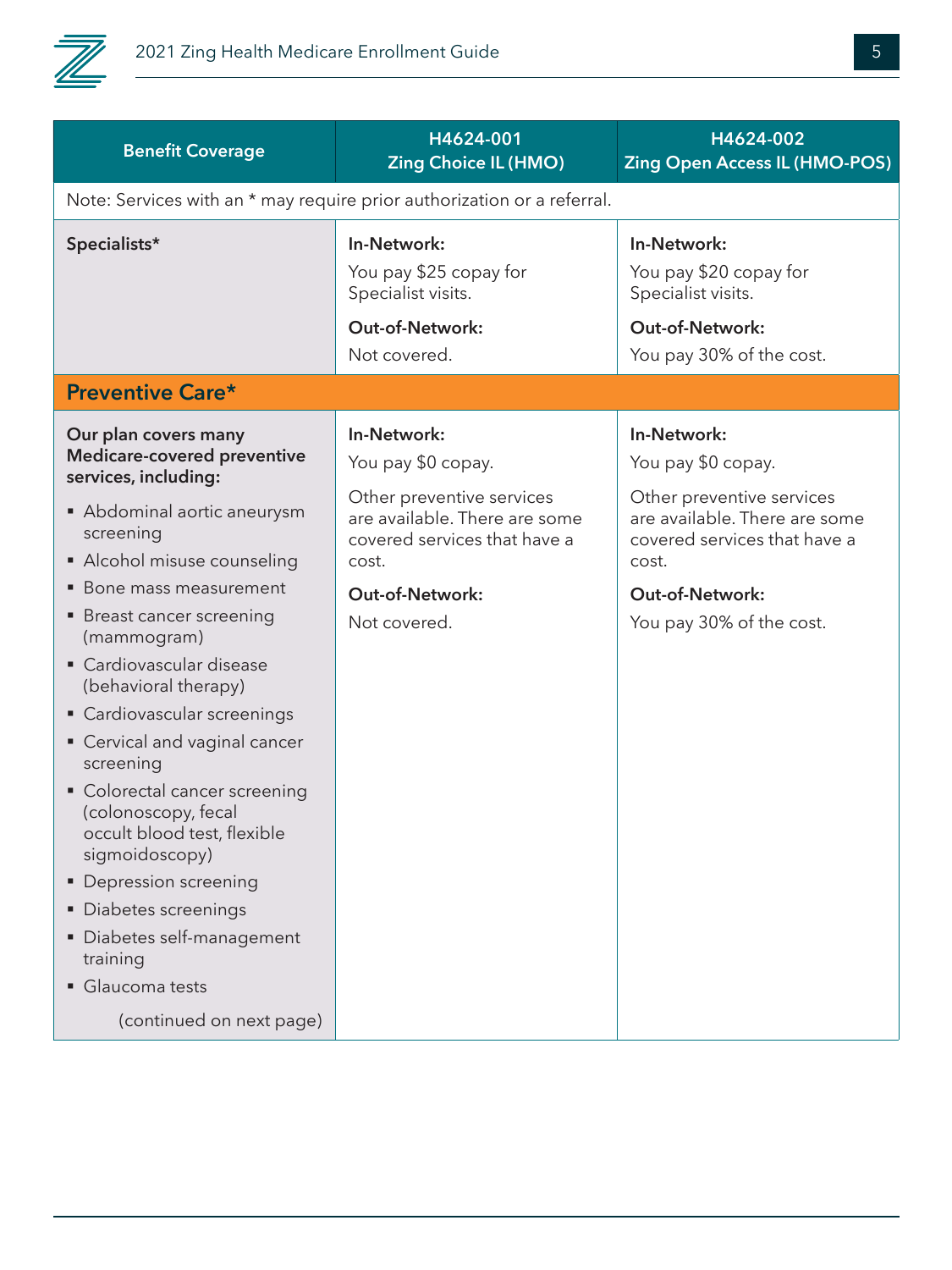

| <b>Benefit Coverage</b>                                                                                                                                                                                                                                                                                                                                                                                                                                                                                                                                                                   | H4624-001<br><b>Zing Choice IL (HMO)</b>                                                                                                                                                                                                                                      | H4624-002<br><b>Zing Open Access IL (HMO-POS)</b>                                                                                                                                                                                                                      |  |
|-------------------------------------------------------------------------------------------------------------------------------------------------------------------------------------------------------------------------------------------------------------------------------------------------------------------------------------------------------------------------------------------------------------------------------------------------------------------------------------------------------------------------------------------------------------------------------------------|-------------------------------------------------------------------------------------------------------------------------------------------------------------------------------------------------------------------------------------------------------------------------------|------------------------------------------------------------------------------------------------------------------------------------------------------------------------------------------------------------------------------------------------------------------------|--|
| Note: Services with an * may require prior authorization or a referral.                                                                                                                                                                                                                                                                                                                                                                                                                                                                                                                   |                                                                                                                                                                                                                                                                               |                                                                                                                                                                                                                                                                        |  |
| <b>Preventive Care continued:</b><br>■ Hepatitis B shots and<br>screening<br>■ Hepatitis C screening test<br>• HIV screening<br>• Lung cancer screening<br>• Medical nutrition therapy<br>services<br>• Obesity screening and<br>counseling<br>• Pneumococcal shot<br>• Prostate cancer screenings<br>• Sexually transmitted<br>infections screening and<br>counseling<br>• Smoking and tobacco<br>use cessation counseling<br>(counseling for people with<br>no sign of tobacco-related<br>disease)<br>"Welcome to Medicare"<br>preventive visit (one-time)<br>" Yearly "Wellness" visit | In-Network:<br>You pay \$0 copay.<br>Other preventive services<br>are available. There are some<br>covered services that have a<br>cost.<br><b>Out-of-Network:</b><br>Not covered.                                                                                            | In-Network:<br>You pay \$0 copay.<br>Other preventive services<br>are available. There are some<br>covered services that have a<br>cost.<br><b>Out-of-Network:</b><br>You pay 30% of the cost.                                                                         |  |
| <b>Emergency Care</b>                                                                                                                                                                                                                                                                                                                                                                                                                                                                                                                                                                     |                                                                                                                                                                                                                                                                               |                                                                                                                                                                                                                                                                        |  |
| <b>Emergency Care Services</b>                                                                                                                                                                                                                                                                                                                                                                                                                                                                                                                                                            | In-Network:<br>You pay \$90 copay per visit.<br>If you are admitted to the<br>hospital within 24 hours, the<br>copay is waived.<br><b>Out-of-Network:</b><br>You pay \$90 copay per visit.<br>If you are admitted to the<br>hospital within 24 hours, the<br>copay is waived. | In-Network:<br>You pay \$90 copay per visit.<br>If you are admitted to the<br>hospital within 24 hours, the<br>copay is waived.<br>Out-of-Network:<br>You pay \$90 copay per visit.<br>If you are admitted to the<br>hospital within 24 hours, the<br>copay is waived. |  |
| <b>Worldwide Emergency Care</b>                                                                                                                                                                                                                                                                                                                                                                                                                                                                                                                                                           | Covered                                                                                                                                                                                                                                                                       | Covered                                                                                                                                                                                                                                                                |  |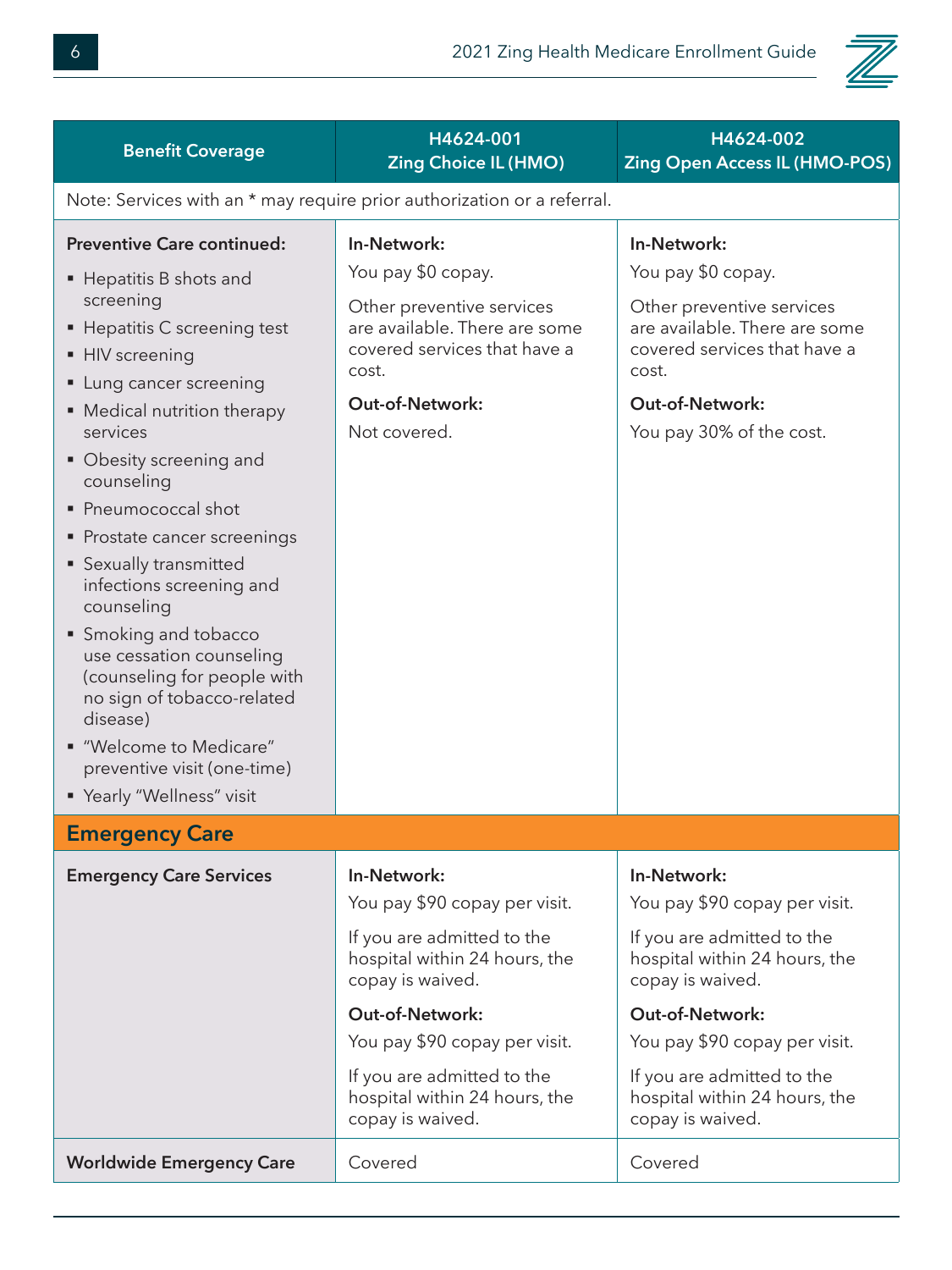

| <b>Benefit Coverage</b>                                                                                 | H4624-001<br><b>Zing Choice IL (HMO)</b>                                                      | H4624-002<br><b>Zing Open Access IL (HMO-POS)</b>                                             |  |
|---------------------------------------------------------------------------------------------------------|-----------------------------------------------------------------------------------------------|-----------------------------------------------------------------------------------------------|--|
| Note: Services with an * may require prior authorization or a referral.                                 |                                                                                               |                                                                                               |  |
| <b>Urgently Needed Services</b>                                                                         |                                                                                               |                                                                                               |  |
| <b>Urgent Care Services</b>                                                                             | In-Network:                                                                                   | In-Network:                                                                                   |  |
|                                                                                                         | You pay \$10 copay per visit.                                                                 | You pay \$10 copay per visit.                                                                 |  |
|                                                                                                         | <b>Out-of-Network:</b>                                                                        | <b>Out-of-Network:</b>                                                                        |  |
|                                                                                                         | You pay \$10 copay per visit.                                                                 | You pay \$10 copay per visit.                                                                 |  |
| Diagnostic Services, Labs and Imaging*<br>(Costs for these services may vary based on place of service) |                                                                                               |                                                                                               |  |
| <b>Diagnostic Tests and</b>                                                                             | In-Network:                                                                                   | In-Network:                                                                                   |  |
| <b>Procedures</b>                                                                                       | You pay \$25 copay for<br>Diagnostic tests and<br>procedures.                                 | You pay \$25 copay for<br>Diagnostic tests and<br>procedures.                                 |  |
|                                                                                                         | If a member receives multiple<br>services on the same day, only<br>the maximum copay applies. | If a member receives multiple<br>services on the same day, only<br>the maximum copay applies. |  |
|                                                                                                         | <b>Out-of-Network:</b>                                                                        | Out-of-Network:                                                                               |  |
|                                                                                                         | Not covered.                                                                                  | You pay 30% of the cost.                                                                      |  |
| <b>Lab Services</b>                                                                                     | In-Network:                                                                                   | In-Network:                                                                                   |  |
|                                                                                                         | You pay \$0 copay for Lab<br>services.                                                        | You pay \$0 copay for Lab<br>services.                                                        |  |
|                                                                                                         | If a member receives multiple<br>services on the same day, only<br>the maximum copay applies. | If a member receives multiple<br>services on the same day, only<br>the maximum copay applies. |  |
|                                                                                                         | <b>Out-of-Network:</b>                                                                        | <b>Out-of-Network:</b>                                                                        |  |
|                                                                                                         | Not covered.                                                                                  | You pay 30% of the cost.                                                                      |  |
| <b>Diagnostic Radiological</b><br>Services (such as MRIs, CT<br>Scans)*                                 | In-Network:<br>You pay \$50 to \$150 copay for<br>Diagnostic radiology services.              | In-Network:<br>You pay \$50 to \$150 copay for<br>Diagnostic radiology services.              |  |
|                                                                                                         | If a member receives multiple<br>services on the same day, only<br>the maximum copay applies. | If a member receives multiple<br>services on the same day, only<br>the maximum copay applies. |  |
|                                                                                                         | <b>Out-of-Network:</b>                                                                        | Out-of-Network:                                                                               |  |
|                                                                                                         | Not covered.                                                                                  | You pay 30% of the cost.                                                                      |  |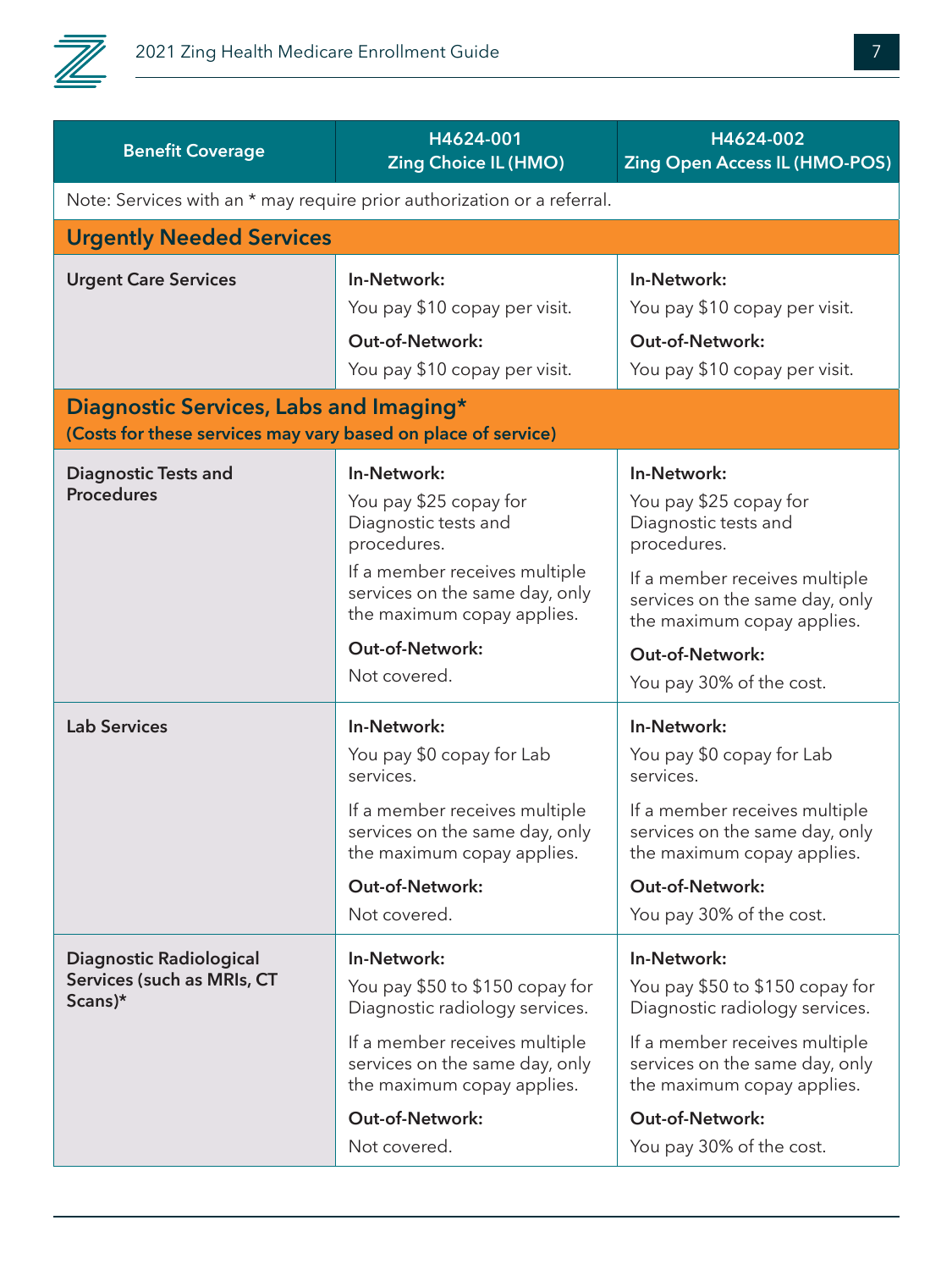

| <b>Benefit Coverage</b>                                                                  | H4624-001<br><b>Zing Choice IL (HMO)</b>                                                                                                                                                                                 | H4624-002<br><b>Zing Open Access IL (HMO-POS)</b>                                                                                                                                                                                    |
|------------------------------------------------------------------------------------------|--------------------------------------------------------------------------------------------------------------------------------------------------------------------------------------------------------------------------|--------------------------------------------------------------------------------------------------------------------------------------------------------------------------------------------------------------------------------------|
|                                                                                          | Note: Services with an * may require prior authorization or a referral.                                                                                                                                                  |                                                                                                                                                                                                                                      |
| <b>Therapeutic Radiological</b><br>Services (such as radiation<br>treatment for cancer)* | In-Network:<br>You pay 20% of the cost for<br>Therapeutic radiology services.<br>If a member receives multiple<br>services on the same day, only<br>the maximum copay applies.<br><b>Out-of-Network:</b><br>Not covered. | In-Network:<br>You pay 20% of the cost for<br>Therapeutic radiology services.<br>If a member receives multiple<br>services on the same day, only<br>the maximum copay applies.<br><b>Out-of-Network:</b><br>You pay 30% of the cost. |
| Outpatient X-rays*                                                                       | In-Network:<br>You pay \$0 copay for Medicare-<br>covered outpatient x-rays.<br>If a member receives multiple<br>services on the same day, only<br>the maximum copay applies.<br><b>Out-of-Network:</b><br>Not covered.  | In-Network:<br>You pay \$0 copay for Medicare-<br>covered outpatient x-rays.<br>If a member receives multiple<br>services on the same day, only<br>the maximum copay applies.<br><b>Out-of-Network:</b><br>You pay 30% of the cost.  |
| <b>Hearing Services</b>                                                                  |                                                                                                                                                                                                                          |                                                                                                                                                                                                                                      |
| <b>Hearing Exams</b><br>(Medicare-covered)                                               | In-Network:<br>You pay \$25 copay for<br>Medicare-covered hearing<br>exam.<br><b>Out-of-Network:</b><br>Not covered.                                                                                                     | In-Network:<br>You pay \$25 copay for<br>Medicare-covered hearing<br>exam.<br><b>Out-of-Network:</b><br>You pay 30% of the cost for                                                                                                  |
|                                                                                          |                                                                                                                                                                                                                          | Medicare-covered hearing<br>exam.                                                                                                                                                                                                    |
| <b>Routine Hearing Exams</b>                                                             | In-Network:<br>You pay \$0 copay for a routine<br>hearing exam up to (1) per year.<br><b>Out-of-Network:</b><br>Not covered.                                                                                             | In-Network:<br>You pay \$0 copay for a routine<br>hearing exam up to (1) per year.<br><b>Out-of-Network:</b><br>Not covered.                                                                                                         |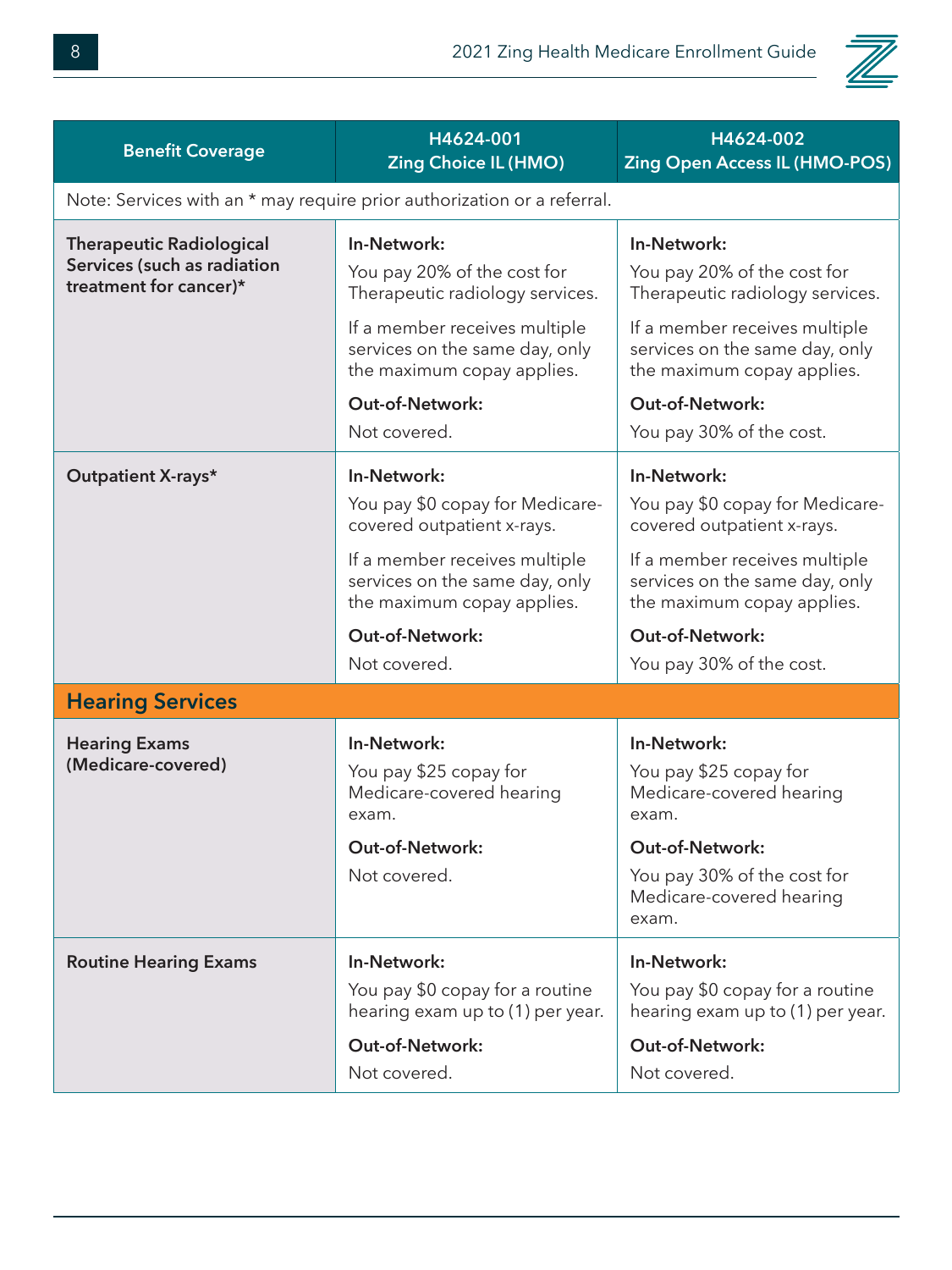

| <b>Benefit Coverage</b>               | H4624-001<br><b>Zing Choice IL (HMO)</b>                                                                                                                 | H4624-002<br><b>Zing Open Access IL (HMO-POS)</b>                                                                                                        |  |
|---------------------------------------|----------------------------------------------------------------------------------------------------------------------------------------------------------|----------------------------------------------------------------------------------------------------------------------------------------------------------|--|
|                                       | Note: Services with an * may require prior authorization or a referral.                                                                                  |                                                                                                                                                          |  |
| <b>Hearing Aid Evaluation/Fitting</b> | In-Network:<br>You pay \$0 copay for a Hearing<br>Aid fitting and evaluation up to<br>$(1)$ every $(3)$ years.<br><b>Out-of-Network:</b><br>Not covered. | In-Network:<br>You pay \$0 copay for a Hearing<br>Aid fitting and evaluation up to<br>$(1)$ every $(3)$ years.<br><b>Out-of-Network:</b><br>Not covered. |  |
| <b>Hearing Aids</b>                   | In-Network:<br>Zing Health Plan covers a \$750<br>maximum benefit amount<br>allowance towards hearing aids<br>every (3) years per ear.                   | In-Network:<br>Zing Health Plan covers a \$750<br>maximum benefit amount<br>allowance towards hearing aids<br>every (3) years per year.                  |  |
|                                       | You are responsible for all cost<br>beyond the maximum allowed<br>amount.<br><b>Out-of-Network:</b><br>Not covered.                                      | You are responsible for all cost<br>beyond the maximum allowed<br>amount.<br><b>Out-of-Network:</b><br>Not covered.                                      |  |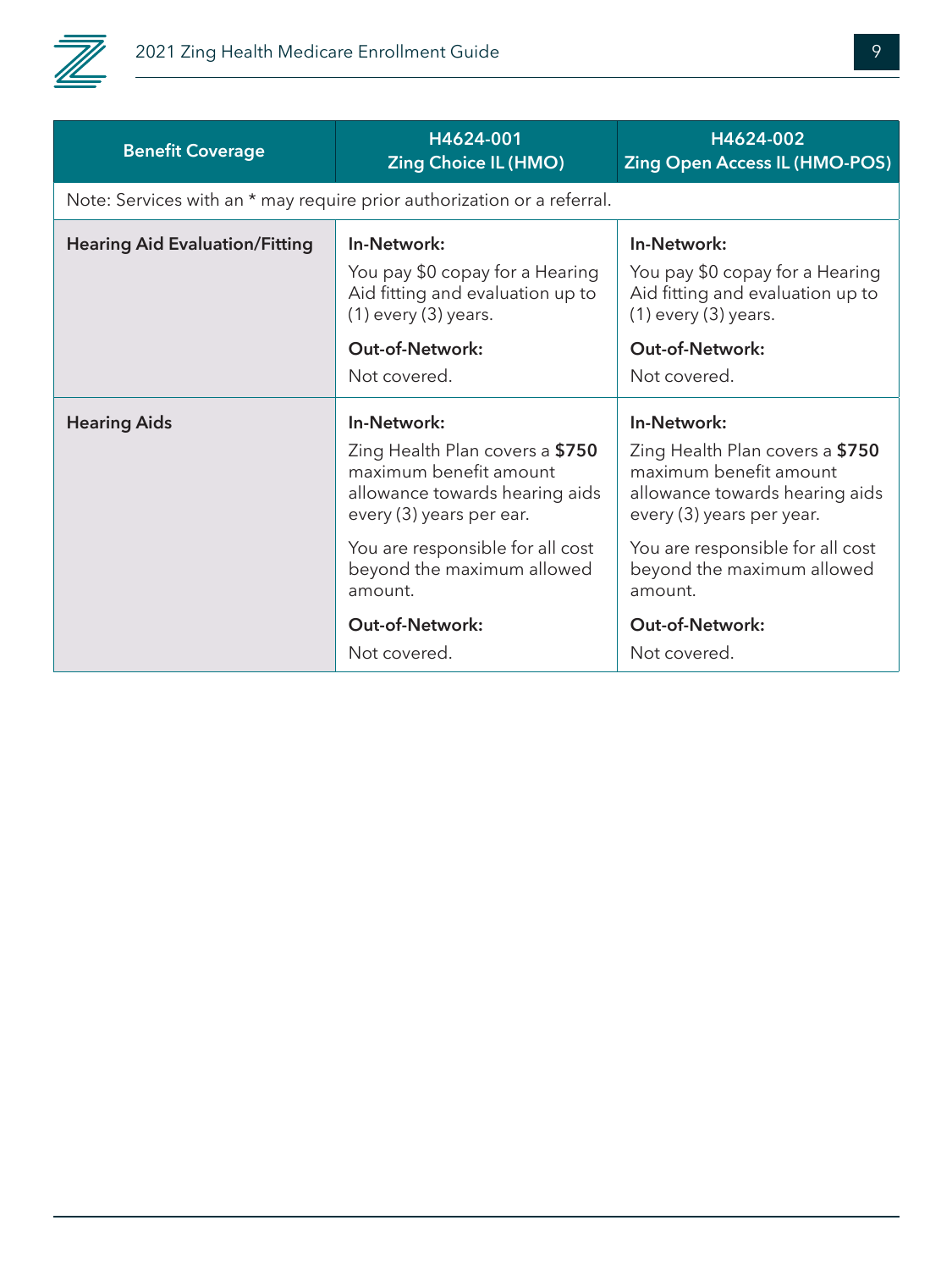

| <b>Benefit Coverage</b>           | H4624-001<br><b>Zing Choice IL (HMO)</b>                                                                                                                                                                                                                                                                                                                                                                                                                                                                                                                                                                      | H4624-002<br><b>Zing Open Access IL (HMO-POS)</b>                                                                                                                                                                                                                                                                                                                                                                                                                                                                                                                                                                |
|-----------------------------------|---------------------------------------------------------------------------------------------------------------------------------------------------------------------------------------------------------------------------------------------------------------------------------------------------------------------------------------------------------------------------------------------------------------------------------------------------------------------------------------------------------------------------------------------------------------------------------------------------------------|------------------------------------------------------------------------------------------------------------------------------------------------------------------------------------------------------------------------------------------------------------------------------------------------------------------------------------------------------------------------------------------------------------------------------------------------------------------------------------------------------------------------------------------------------------------------------------------------------------------|
|                                   | Note: Services with an * may require prior authorization or a referral.                                                                                                                                                                                                                                                                                                                                                                                                                                                                                                                                       |                                                                                                                                                                                                                                                                                                                                                                                                                                                                                                                                                                                                                  |
| <b>Dental Services</b>            |                                                                                                                                                                                                                                                                                                                                                                                                                                                                                                                                                                                                               |                                                                                                                                                                                                                                                                                                                                                                                                                                                                                                                                                                                                                  |
| <b>Preventive Dental Benefits</b> | In-Network:<br>You pay:<br>• \$0 copay for Oral exams for<br>up to (1) every 6 months<br>• \$0 copay for (1) Prophylaxis<br>(Cleaning) every 6 months<br>• \$0 copay for a Fluoride<br>treatment for up to (1) every<br>year<br>• \$0 copay for Bitewing X-rays<br>up to (1) set per year<br>• \$0 copay for Dental X-ray(s)<br>for up to (1) every year<br>• \$0 copay for Panoramic<br>X-rays for up to $(1)$ every $(5)$<br>years<br>Our plan covers a \$2,500<br>maximum benefit amount<br>every year for preventive and<br>comprehensive dental benefits<br>combined.<br>Out-of-Network:<br>Not covered. | In-Network:<br>You pay:<br>• \$0 copay for Oral exams for<br>up to (1) every 6 months<br>• \$0 copay for (1) Prophylaxis<br>(Cleaning) every 6 months<br>\$0 copay for a Fluoride<br>treatment for up to (1) every<br>year<br>• \$0 copay for Bitewing X-rays<br>up to (1) set per year<br>\$0 copay for Dental X-ray(s)<br>for up to (1) every year<br>• \$0 copay for Panoramic<br>X-rays for up to $(1)$ every $(5)$<br>years<br>Our plan covers a \$2,500<br>maximum benefit amount<br>every year for preventive and<br>comprehensive dental benefits<br>combined.<br><b>Out-of-Network:</b><br>Not covered. |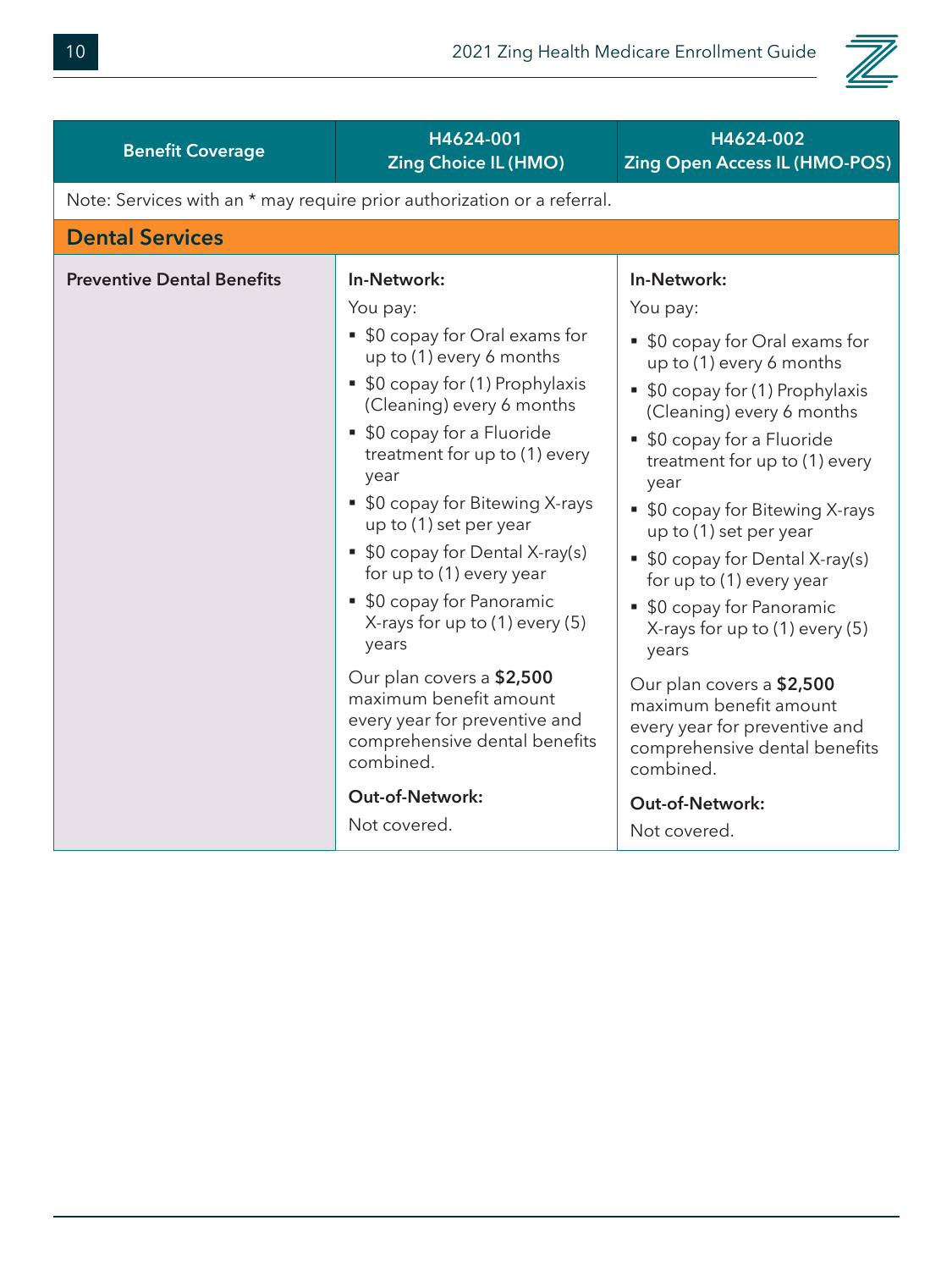

| <b>Benefit Coverage</b>     | H4624-001<br><b>Zing Choice IL (HMO)</b>                                                                                                 | H4624-002<br><b>Zing Open Access IL (HMO-POS)</b>                                                                                        |
|-----------------------------|------------------------------------------------------------------------------------------------------------------------------------------|------------------------------------------------------------------------------------------------------------------------------------------|
|                             | Note: Services with an * may require prior authorization or a referral.                                                                  |                                                                                                                                          |
| <b>Comprehensive Dental</b> | In-Network:                                                                                                                              | In-Network:                                                                                                                              |
| <b>Benefits</b>             | You pay:                                                                                                                                 | You pay:                                                                                                                                 |
|                             | • \$0 copay for Amalgam and/<br>or composite filling every (3)<br>years per tooth                                                        | • \$0 copay for Amalgam and/<br>or composite filling every (3)<br>years per tooth                                                        |
|                             | • \$0 copay for Extractions ((1)<br>extraction per tooth per year)                                                                       | • \$0 copay for Extractions ((1)<br>extraction per tooth per year)                                                                       |
|                             | • \$0 copay Root canals ((1) per<br>lifetime, per tooth)                                                                                 | • \$0 copay Root canals ((1) per<br>lifetime, per tooth)                                                                                 |
|                             | • \$0 copay for Scaling/Root<br>Planning (Deep cleaning)<br>(every (24) months per<br>quadrant)                                          | • \$0 copay for Scaling/Root<br>Planning (Deep cleaning)<br>(every (24) months per<br>quadrant)                                          |
|                             | • \$0 copay for Complete crown<br>(every (5) years, per tooth)                                                                           | • \$0 copay for Complete crown<br>(every (5) years, per tooth)                                                                           |
|                             | • \$0 copay for Dentures or<br>fixed prosthetics/partials<br>once every (5) years                                                        | • \$0 copay for Dentures or<br>fixed prosthetics/partials<br>once every (5) years                                                        |
|                             | Our plan covers up to a \$2,500<br>maximum benefit amount<br>every year for preventive and<br>comprehensive dental benefits<br>combined. | Our plan covers up to a \$2,500<br>maximum benefit amount<br>every year for preventive and<br>comprehensive dental benefits<br>combined. |
|                             | You are responsible for all cost<br>beyond the maximum allowed<br>amount.                                                                | You are responsible for all cost<br>beyond the maximum allowed<br>amount.                                                                |
|                             | Out-of-Network:                                                                                                                          | Out-of-Network:                                                                                                                          |
|                             | Not covered.                                                                                                                             | Not covered.                                                                                                                             |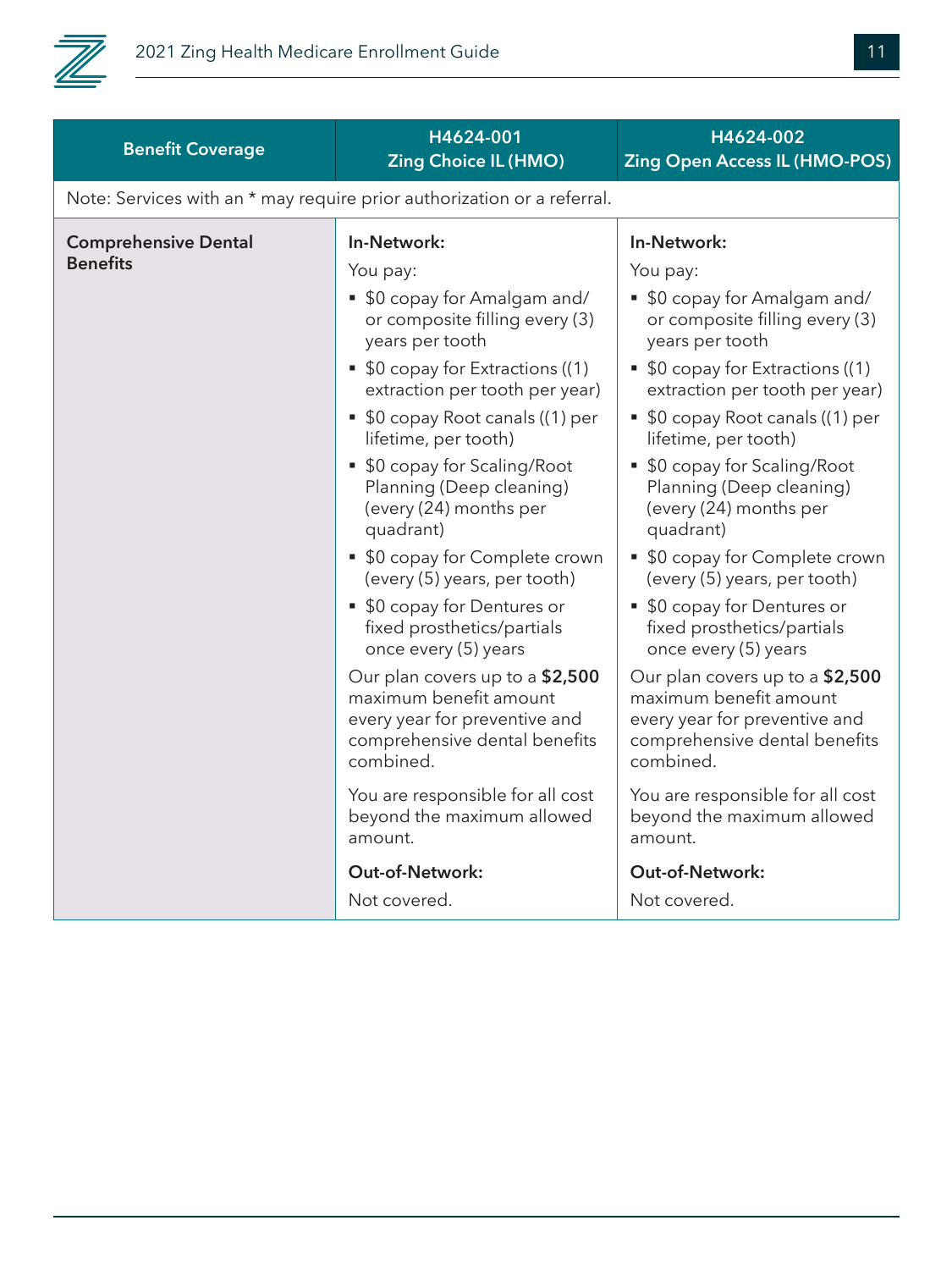

| <b>Benefit Coverage</b>                | H4624-001<br><b>Zing Choice IL (HMO)</b>                                                                                                                                                                                                                                       | H4624-002<br><b>Zing Open Access IL (HMO-POS)</b>                                                                                                                                                                                                                                     |
|----------------------------------------|--------------------------------------------------------------------------------------------------------------------------------------------------------------------------------------------------------------------------------------------------------------------------------|---------------------------------------------------------------------------------------------------------------------------------------------------------------------------------------------------------------------------------------------------------------------------------------|
|                                        | Note: Services with an * may require prior authorization or a referral.                                                                                                                                                                                                        |                                                                                                                                                                                                                                                                                       |
| <b>Vision Services</b>                 |                                                                                                                                                                                                                                                                                |                                                                                                                                                                                                                                                                                       |
| <b>Eye Exams</b><br>(Medicare-covered) | In-Network:<br>You pay \$25 copay for a<br>Medicare-covered exam to<br>diagnose and treat diseases<br>and conditions of the eye<br>(including yearly glaucoma<br>screening).<br><b>Out-of-Network:</b><br>Not covered.                                                         | In-Network:<br>You pay \$20 copay for a<br>Medicare-covered exam to<br>diagnose and treat diseases<br>and conditions of the eye<br>(including yearly glaucoma<br>screening).<br><b>Out-of-Network:</b><br>You pay 30% of the cost.                                                    |
| <b>Routine Eye Exam</b>                | In-Network:<br>You pay \$0 copay for (1) routine<br>eye exam, refraction up to (1)<br>per year.<br><b>Out-of-Network:</b><br>Not covered.                                                                                                                                      | In-Network:<br>You pay \$0 copay for (1) routine<br>eye exam, refraction up to (1)<br>per year.<br><b>Out-of-Network:</b><br>Not covered.                                                                                                                                             |
| <b>Eyewear (Medicare-covered)</b>      | In-Network:<br>You pay \$0 for (1) pair of<br>Medicare covered eyewear<br>(eyeglasses or contact lenses)<br>after a cataract surgery.<br>Out-of-Network:<br>Not covered.                                                                                                       | In-Network:<br>You pay \$0 for (1) pair of<br>Medicare covered eyewear<br>(eyeglasses or contact lenses)<br>after a cataract surgery.<br><b>Out-of-Network:</b><br>You pay 30% of the cost.                                                                                           |
| <b>Routine Eyewear</b>                 | In-Network:<br>\$250 Maximum benefit<br>coverage amount towards<br>Eyeglasses (frames and lenses)<br>or Contact lenses (1) per year.<br>You are responsible for all<br>cost exceeding the maximum<br>benefit amount for routine<br>eyewear.<br>Out-of-Network:<br>Not covered. | In-Network:<br>\$300 Maximum benefit<br>coverage amount towards<br>Eyeglasses (frames and lenses)<br>or Contact lenses (1) per year.<br>You are responsible for all<br>cost exceeding the maximum<br>benefit amount for routine<br>eyewear.<br><b>Out-of-Network:</b><br>Not covered. |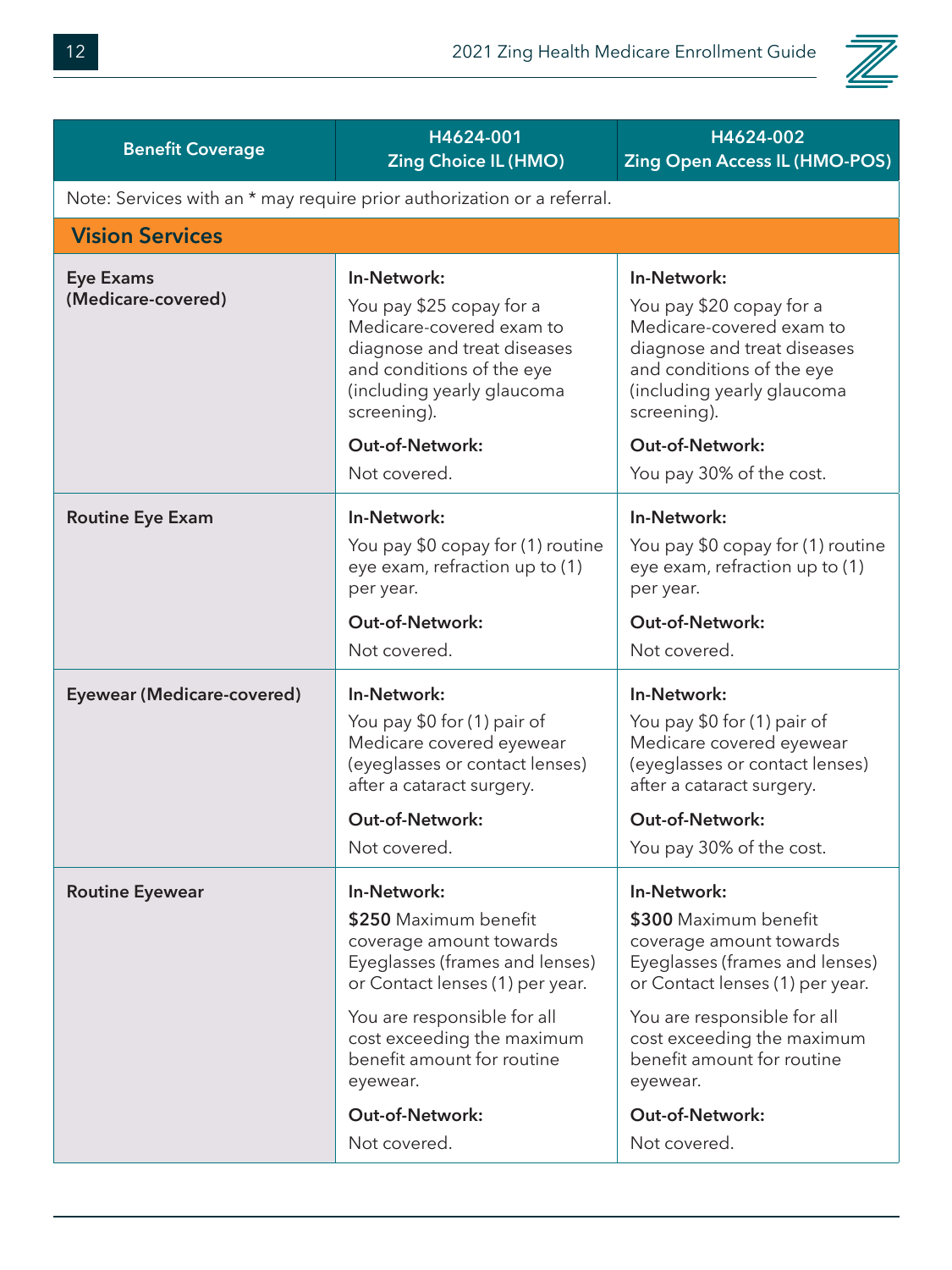

| <b>Benefit Coverage</b>                                                                                                                            | H4624-001<br><b>Zing Choice IL (HMO)</b>                                                                                                                             | H4624-002<br><b>Zing Open Access IL (HMO-POS)</b>                                                                                                                         |
|----------------------------------------------------------------------------------------------------------------------------------------------------|----------------------------------------------------------------------------------------------------------------------------------------------------------------------|---------------------------------------------------------------------------------------------------------------------------------------------------------------------------|
|                                                                                                                                                    | Note: Services with an * may require prior authorization or a referral.                                                                                              |                                                                                                                                                                           |
| <b>Mental Health Services*</b>                                                                                                                     |                                                                                                                                                                      |                                                                                                                                                                           |
| Inpatient Mental Health Care*<br>Our plan covers up to 190 days<br>in a lifetime for inpatient mental<br>health care in a psychiatric<br>hospital. | In-Network:<br>You pay:<br>• \$200 copay per day for days<br>1 through 5.<br>• \$0 copay per day for days 6<br>through 90.<br><b>Out-of-Network:</b><br>Not covered. | In-Network:<br>You pay:<br>■ \$175 copay per day for days<br>1 through 5.<br>• \$0 copay per day for days 6<br>through 90.<br>Out-of-Network:<br>You pay 30% of the cost. |
| <b>Outpatient Mental Health Care</b><br><b>Individual and Group Therapy</b><br><b>Visit</b>                                                        | In-Network:<br>You pay \$25 copay.<br><b>Out-of-Network:</b><br>Not covered.                                                                                         | In-Network:<br>You pay \$20 copay.<br>Out-of-Network:<br>You pay 30% of the cost.                                                                                         |
| <b>Skilled Nursing Facility (SNF)*</b>                                                                                                             |                                                                                                                                                                      |                                                                                                                                                                           |
| Our plan covers up to 100 days<br>in the SNF.                                                                                                      | In-Network:<br>• You pay \$0 copay for days 1<br>through 20.<br>• You pay \$160 copay per day<br>for days 21 through 100.                                            | In-Network:<br>• You pay \$0 copay for days 1<br>through 20.<br>■ You pay \$160 copay per day<br>for days 21 through 100.                                                 |
|                                                                                                                                                    | Out-of-Network:                                                                                                                                                      | Out-of-Network:                                                                                                                                                           |
|                                                                                                                                                    | Not covered.                                                                                                                                                         | You pay 30% of the cost.                                                                                                                                                  |
| <b>Rehabilitation Services*</b>                                                                                                                    |                                                                                                                                                                      |                                                                                                                                                                           |
| <b>Occupational Therapy</b><br>Services*                                                                                                           | In-Network:<br>You pay \$20 copay for<br>Occupational therapy per visit.<br>Out-of-Network:                                                                          | In-Network:<br>You pay \$20 copay for<br>Occupational therapy per visit.<br><b>Out-of-Network:</b>                                                                        |
|                                                                                                                                                    | Not covered.                                                                                                                                                         | You pay 30% of the cost.                                                                                                                                                  |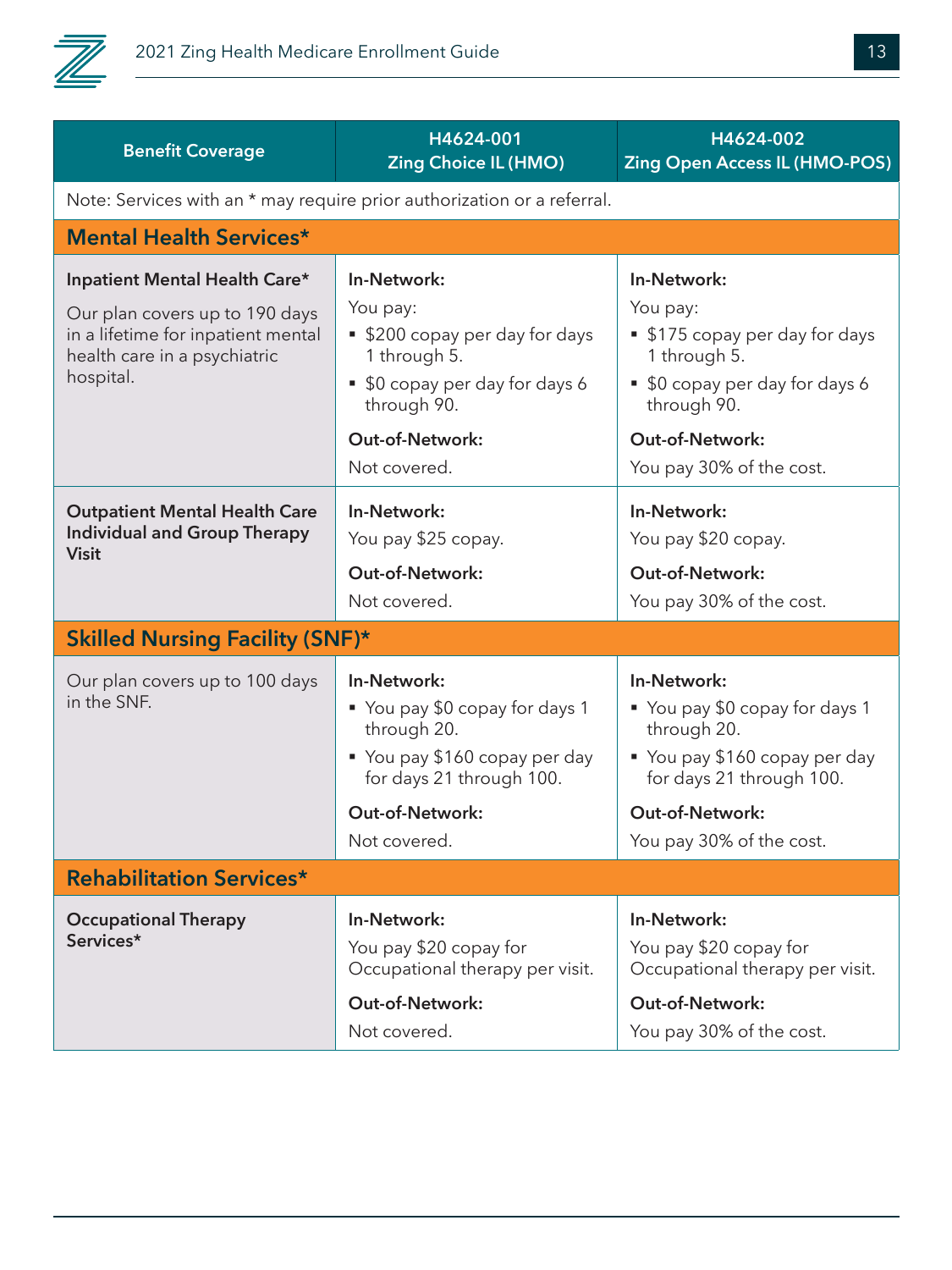

| <b>Benefit Coverage</b>                                                                                                                                        | H4624-001<br><b>Zing Choice IL (HMO)</b>                                                                                                                           | H4624-002<br><b>Zing Open Access IL (HMO-POS)</b>                                                                                                                       |  |
|----------------------------------------------------------------------------------------------------------------------------------------------------------------|--------------------------------------------------------------------------------------------------------------------------------------------------------------------|-------------------------------------------------------------------------------------------------------------------------------------------------------------------------|--|
| Note: Services with an * may require prior authorization or a referral.                                                                                        |                                                                                                                                                                    |                                                                                                                                                                         |  |
| <b>Physical Therapy and Speech</b><br>and Language Therapy<br>Services*                                                                                        | In-Network:<br>You pay \$20 copay for Physical<br>therapy and Speech and<br>Language therapy per visit.                                                            | In-Network:<br>You pay \$20 copay for Physical<br>therapy and Speech and<br>Language therapy per visit.                                                                 |  |
|                                                                                                                                                                | <b>Out-of-Network:</b><br>Not covered.                                                                                                                             | <b>Out-of-Network:</b><br>You pay 30% of the cost.                                                                                                                      |  |
| <b>Cardiac and Pulmonary</b><br><b>Rehabilitation services</b>                                                                                                 | In-Network:<br>You pay \$0 copay for Cardiac<br>and Pulmonary Rehabilitation<br>services per visit.<br><b>Out-of-Network:</b><br>Not covered.                      | In-Network:<br>You pay \$0 copay for Cardiac<br>and Pulmonary Rehabilitation<br>services per visit.<br>Out-of-Network:<br>You pay 30% of the cost.                      |  |
| Ambulance*                                                                                                                                                     |                                                                                                                                                                    |                                                                                                                                                                         |  |
| <b>Ground Service (one-way trip)</b>                                                                                                                           | In-Network:<br>You pay \$175 copay for a<br>covered one-way ambulance<br>trip.<br><b>Out-of-Network:</b><br>Same as In-Network.                                    | In-Network:<br>You pay \$175 copay for a<br>covered one-way ambulance<br>trip.<br>Out-of-Network:<br>Same as In-Network.                                                |  |
| Air Service (one-way trip)                                                                                                                                     | In-Network:<br>You pay 20% of the cost for<br>covered air ambulance service.<br><b>Out-of-Network:</b><br>Not covered.                                             | In-Network:<br>You pay 20% of the cost for<br>covered air ambulance service.<br><b>Out-of-Network:</b><br>You pay 30% of the cost for<br>covered air ambulance service. |  |
| <b>Transportation</b>                                                                                                                                          |                                                                                                                                                                    |                                                                                                                                                                         |  |
| <b>Non-Emergency Transportation</b><br><b>Services</b><br>The member must contact<br>the plan for more details and<br>participating transportation<br>vendors. | In-Network:<br>You pay \$0 copay for up to<br>24 one-way trips per year to<br>plan approved health-related<br>locations.<br><b>Out-of-Network:</b><br>Not covered. | In-Network:<br>You pay \$0 copay for up to<br>24 one-way trips per year to<br>plan approved health-related<br>locations.<br><b>Out-of-Network:</b><br>Not covered.      |  |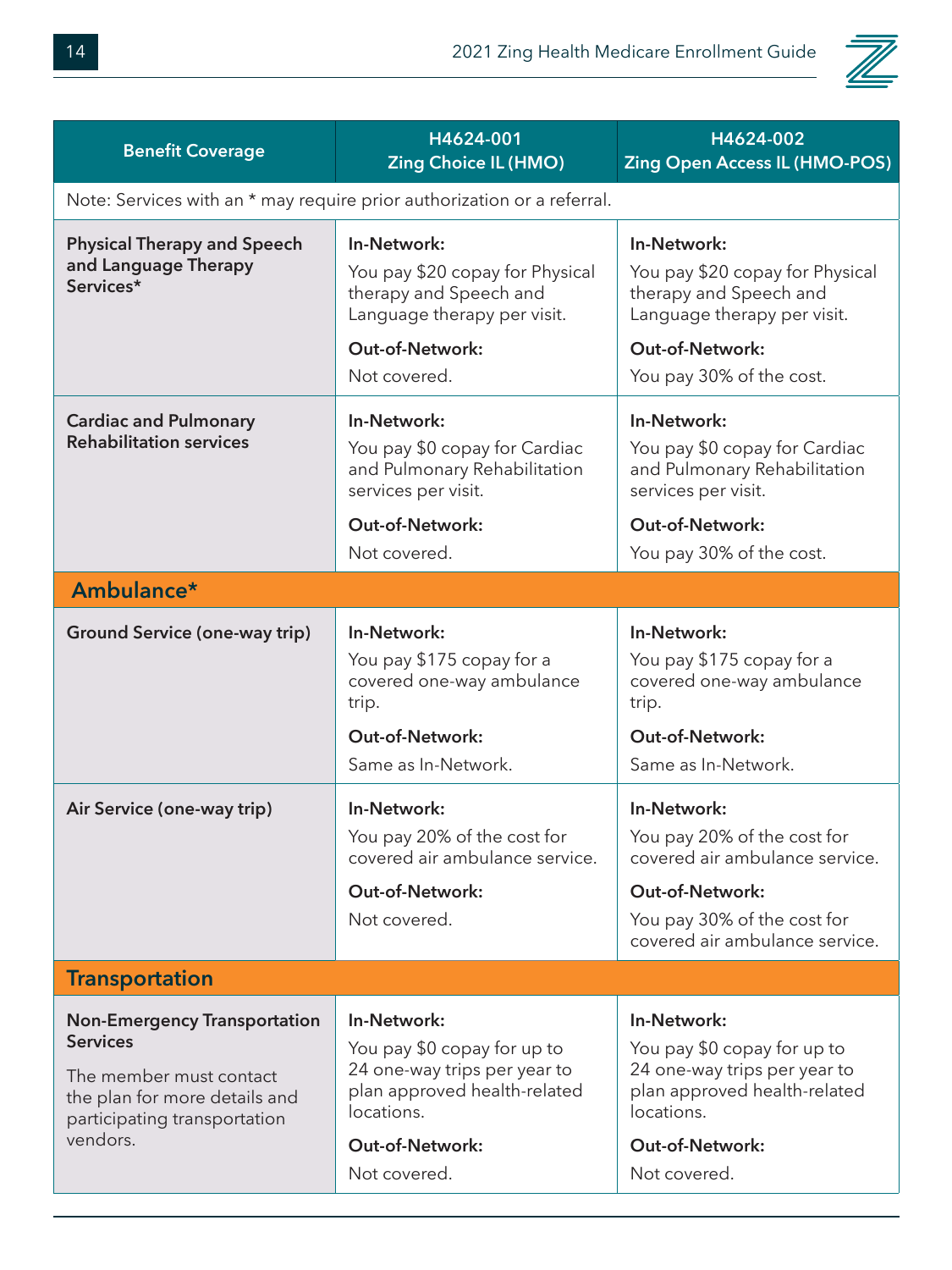

| <b>Benefit Coverage</b>                                         | H4624-001<br><b>Zing Choice IL (HMO)</b>                                                                                         | H4624-002<br><b>Zing Open Access IL (HMO-POS)</b>                                                                                           |
|-----------------------------------------------------------------|----------------------------------------------------------------------------------------------------------------------------------|---------------------------------------------------------------------------------------------------------------------------------------------|
|                                                                 | Note: Services with an * may require prior authorization or a referral.                                                          |                                                                                                                                             |
| <b>Medicare Part B Drugs*</b>                                   |                                                                                                                                  |                                                                                                                                             |
| Medicare Part B Drugs*                                          | In-Network:                                                                                                                      | In-Network:                                                                                                                                 |
| Medicare-covered Part B Drugs<br>may be subject to step therapy | ■ You pay 20% of the cost for<br>chemotherapy drugs.                                                                             | ■ You pay 20% of the cost for<br>chemotherapy drugs.                                                                                        |
| requirements.                                                   | ■ You pay 20% of the cost for<br>other Part B drugs.                                                                             | ■ You pay 20% of the cost for<br>other Part B drugs.                                                                                        |
|                                                                 |                                                                                                                                  |                                                                                                                                             |
|                                                                 | <b>Out-of-Network:</b>                                                                                                           | <b>Out-of-Network:</b>                                                                                                                      |
|                                                                 | Not covered.                                                                                                                     | You pay 30% of the cost.                                                                                                                    |
| <b>Ambulatory Surgery Center*</b>                               |                                                                                                                                  |                                                                                                                                             |
| <b>Ambulatory Surgery Center</b><br>$(ASC)^*$                   | In-Network:<br>You pay \$100 copay for Surgery<br>at an ambulatory surgical<br>center.<br><b>Out-of-Network:</b><br>Not covered. | In-Network:<br>You pay \$50 copay for Surgery<br>at an ambulatory surgical<br>center.<br><b>Out-of-Network:</b><br>You pay 30% of the cost. |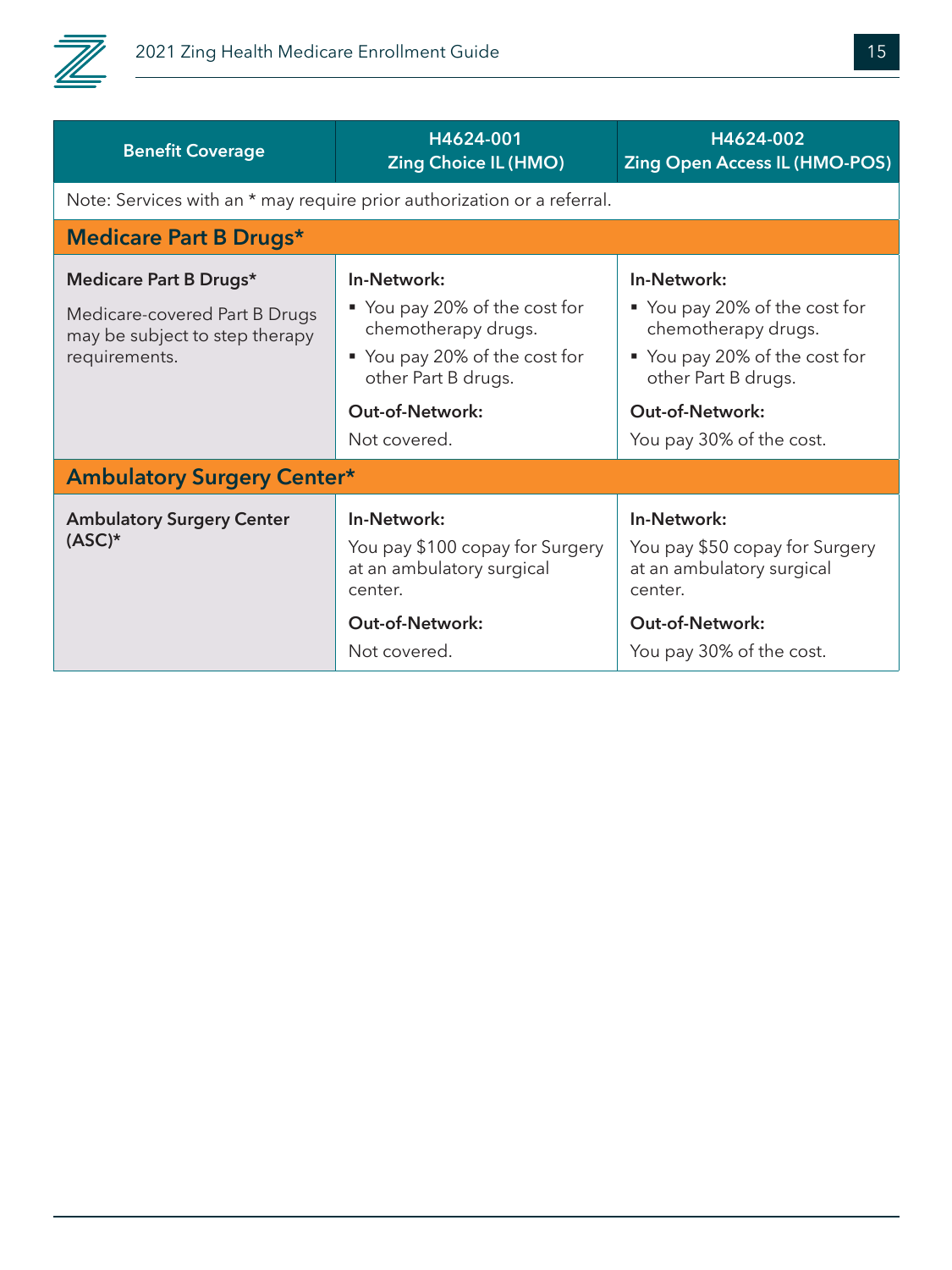

#### **Outpatient Prescription Drugs**

#### **Part D Deductible**

No Deductible. Because your plan does not have a deductible, this stage does not apply to you. You start the Initial Coverage Stage when you fill your first prescription.

#### **Initial Coverage**

You are in the initial coverage stage until you reach \$4,130 in drug costs (year to date).

|                                        | <b>Preferred Retail Rx</b>  | <b>Standard Retail Rx</b> | <b>Mail Order</b> |
|----------------------------------------|-----------------------------|---------------------------|-------------------|
|                                        | 30-day supply<br>H4624-001  | 30-day supply             | 90-day supply     |
|                                        | <b>Zing Choice IL (HMO)</b> |                           |                   |
| <b>Tier 1</b><br>(Preferred Generic)   | $$2$ copay                  | $$7$ copay                | $$14$ copay       |
| <b>Tier 2</b><br>(Generic)             | $$10$ copay                 | $$15$ copay               | $$30$ copay       |
| Tier <sub>3</sub><br>(Preferred Brand) | $$35$ copay                 | $$45$ copay               | $$90$ copay       |
| <b>Tier 4</b><br>(Non-Preferred Drug)  | $$95$ copay                 | \$100 copay               | \$200 copay       |
| <b>Tier 5</b><br>(Specialty Tier)      | 33% of the cost             | 33% of the cost           | N/A               |
| Tier 6<br>(Select Care Drugs)          | $$0$ copay                  | $$0$ copay                | $$0$ copay        |
| H4624-002                              |                             |                           |                   |
| <b>Zing Open Access IL (HMO-POS)</b>   |                             |                           |                   |
| <b>Tier 1</b><br>(Preferred Generic)   | $$2$ copay                  | $$7$ copay                | $$14$ copay       |
| <b>Tier 2</b><br>(Generic)             | $$10$ copay                 | $$15$ copay               | $$30$ copay       |
| Tier <sub>3</sub><br>(Preferred Brand) | $$35$ copay                 | $$45$ copay               | $$90$ copay       |
| <b>Tier 4</b><br>(Non-Preferred Drug)  | $$95$ copay                 | $$100$ copay              | \$200 copay       |
| <b>Tier 5</b><br>(Specialty Tier)      | 33% of the cost             | 33% of the cost           | N/A               |
| Tier 6<br>(Select Care Drugs)          | $$0$ copay                  | $$0$ copay                | $$0$ copay        |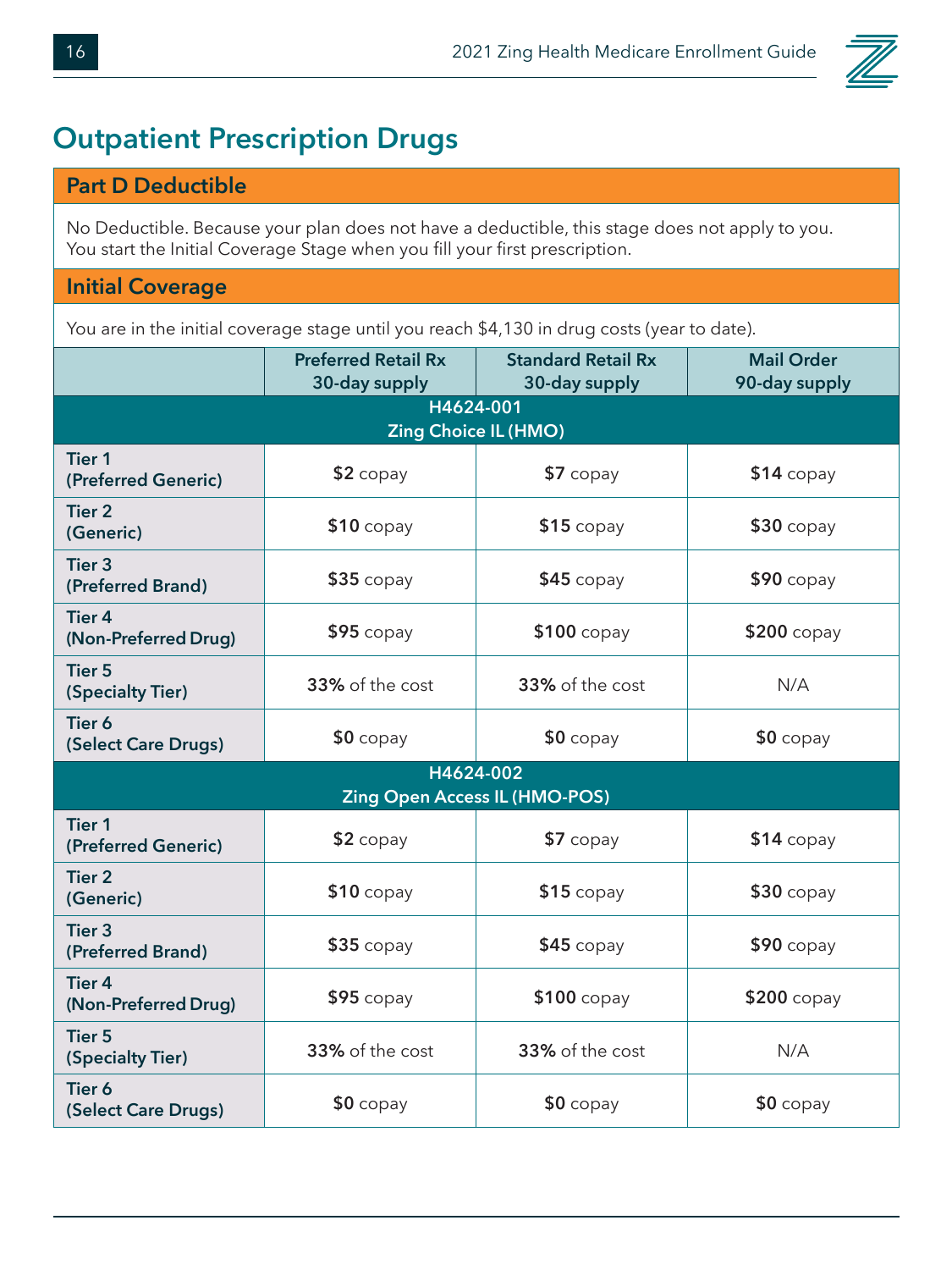

| Initial Coverage Stage: Long Term Care and Out-of-Network Pharmacies (one-month supply) |                                                                                                          |                                                   |
|-----------------------------------------------------------------------------------------|----------------------------------------------------------------------------------------------------------|---------------------------------------------------|
|                                                                                         | H4624-001<br><b>Zing Choice IL (HMO)</b>                                                                 | H4624-002<br><b>Zing Open Access IL (HMO-POS)</b> |
| <b>Long-term Care</b><br>Tiers 1-6                                                      | If you reside in a long-term care facility, you pay the same as a retail<br>pharmacy.                    |                                                   |
| <b>Out-of-Network</b><br>Tiers 1-6                                                      | You may get drugs from an out-of-network pharmacy at a higher cost than a<br>preferred network pharmacy. |                                                   |
| <b>Coverage Gap</b>                                                                     |                                                                                                          |                                                   |

You stay in this stage until your year-to-date "out-of-pocket costs" (your payments) reach a total of \$6,550.

|                                                   | <b>Preferred Retail Rx</b><br>30-day supply | <b>Standard Retail Rx</b><br>30-day supply | <b>Mail Order</b><br>90-day supply |  |
|---------------------------------------------------|---------------------------------------------|--------------------------------------------|------------------------------------|--|
| H4624-001<br><b>Zing Choice IL (HMO)</b>          |                                             |                                            |                                    |  |
| <b>Tier 1</b><br>(Preferred Generic)              | $$2$ copay                                  | $$7$ copay                                 | $$14$ copay                        |  |
| Tier 2<br>(Generic)                               | $$10$ copay                                 | $$15$ copay                                | $$30$ copay                        |  |
| Tier 6<br>(Select Care Drugs)                     | $$0$ copay                                  | $$0$ copay                                 | $$0$ copay                         |  |
| H4624-002<br><b>Zing Open Access IL (HMO-POS)</b> |                                             |                                            |                                    |  |
| <b>Tier 1</b><br>(Preferred Generic)              | $$2$ copay                                  | $$7$ copay                                 | $$14$ copay                        |  |
| Tier <sub>2</sub><br>(Generic)                    | $$10$ copay                                 | $$15$ copay                                | $$30$ copay                        |  |
| Tier 6<br>(Select Care Drugs)                     | $$0$ copay                                  | $$0$ copay                                 | $$0$ copay                         |  |

During this stage, you pay the above copays for Tier 1 - Preferred Generic, Tier 2 - Generic and Tier 6 - Select Care Drugs.

During this stage, you pay 25% of the cost for generic drugs and brand name drugs (plus a portion of the dispensing fee) for drugs in Tier 3 – Preferred Brand, Tier 4 – Non-Preferred Brand Drug and Tier 5 – Specialty Tier.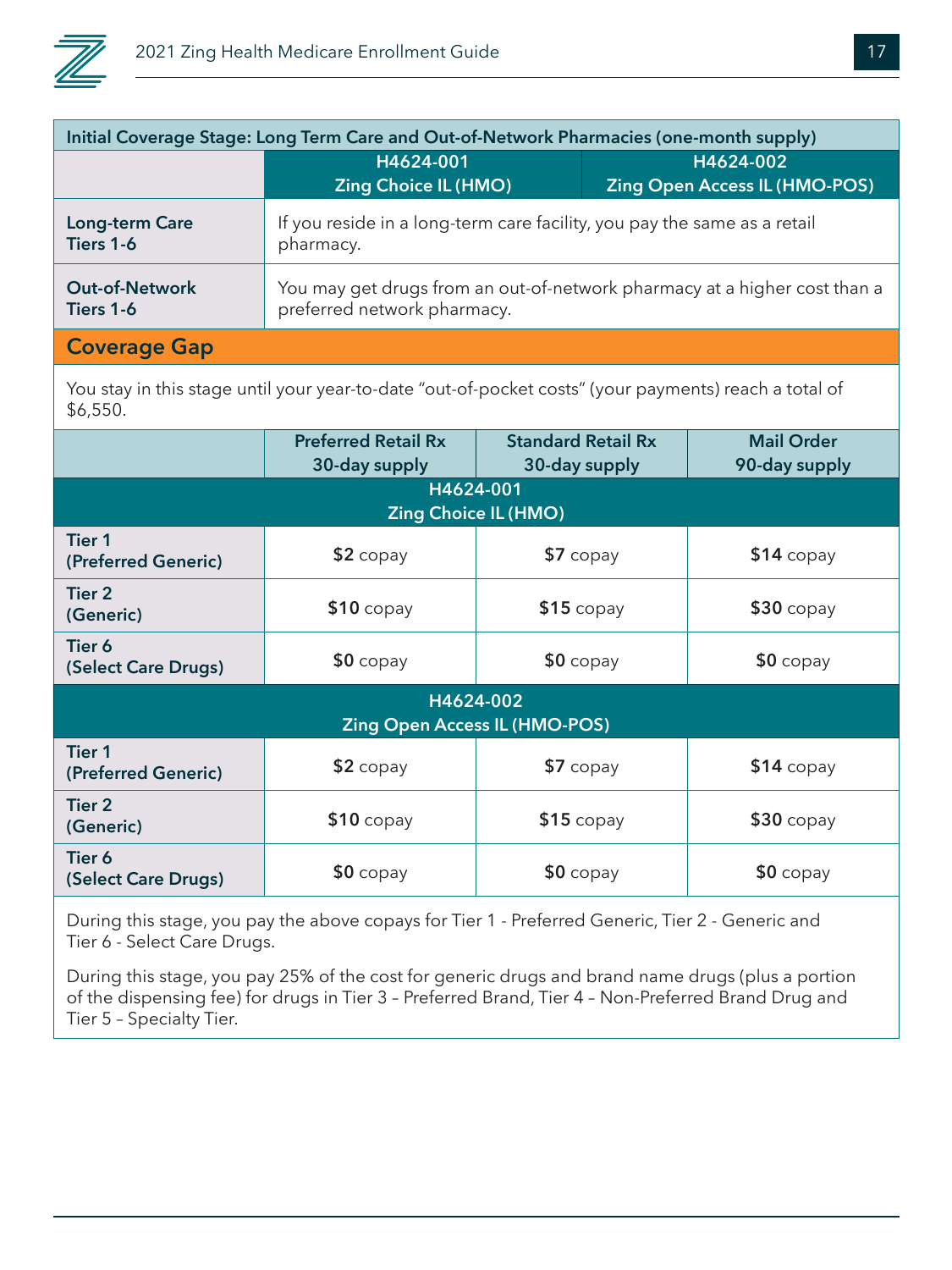

#### **Catastrophic Coverage**

**H4624-001 Zing Choice IL (HMO)**

**H4624-002 Zing Open Access IL (HMO-POS)**

After your yearly out-of-pocket drug costs (including drugs purchased through your retail pharmacy and through mail order) reach \$6,550, you pay the greater of:

- 5% of the cost, or \$3.70 copay for generic (including brand drugs treated as generic) and
- 5% of the cost, or \$9.20 copay for all other drugs

Cost-Sharing may change depending on the pharmacy you choose and when you enter a new phase of the Part D benefit.

Important Part D plan information:

- Your cost share may differ depending on when you enter another phase of the Part D benefit and if you qualify for "Extra Help". To find out if you qualify for "Extra Help", please contact the Social Security Office at 1-800-772-1213 Monday through Friday, 7 a.m.—7 p.m. TTY users should call 1-800-325-0778.
- For more information on additional pharmacy specific cost share and the Part D drug coverage stages, please call our Customer Service or access our "Evidence of Coverage" online or request one by mail.

#### **Additional Benefits, Care and Services**

| <b>Benefit Coverage</b>                                                 | H4624-001<br><b>Zing Choice IL (HMO)</b>                                                                                                                                                                  | H4624-002<br><b>Zing Open Access IL (HMO-POS)</b>                                                                                                                                                         |  |
|-------------------------------------------------------------------------|-----------------------------------------------------------------------------------------------------------------------------------------------------------------------------------------------------------|-----------------------------------------------------------------------------------------------------------------------------------------------------------------------------------------------------------|--|
| Note: Services with an * may require prior authorization or a referral. |                                                                                                                                                                                                           |                                                                                                                                                                                                           |  |
| <b>Additional Benefits Premium</b>                                      |                                                                                                                                                                                                           |                                                                                                                                                                                                           |  |
|                                                                         | You pay \$0 for additional<br>benefits.                                                                                                                                                                   | You pay \$0 for additional<br>benefits.                                                                                                                                                                   |  |
| <b>Acupuncture</b>                                                      |                                                                                                                                                                                                           |                                                                                                                                                                                                           |  |
| Acupuncture<br>(Medicare-covered)                                       | In-Network:<br>\$0 copay per visit for up to (12)<br>visits in 90 days for chronic low<br>back pain. No more than 20<br>acupuncture treatments may be<br>administered annually.<br><b>Out-of-Network:</b> | In-Network:<br>\$0 copay per visit for up to (12)<br>visits in 90 days for chronic low<br>back pain. No more than 20<br>acupuncture treatments may be<br>administered annually.<br><b>Out-of-Network:</b> |  |
|                                                                         | Not covered.                                                                                                                                                                                              | You pay 30% of the cost.                                                                                                                                                                                  |  |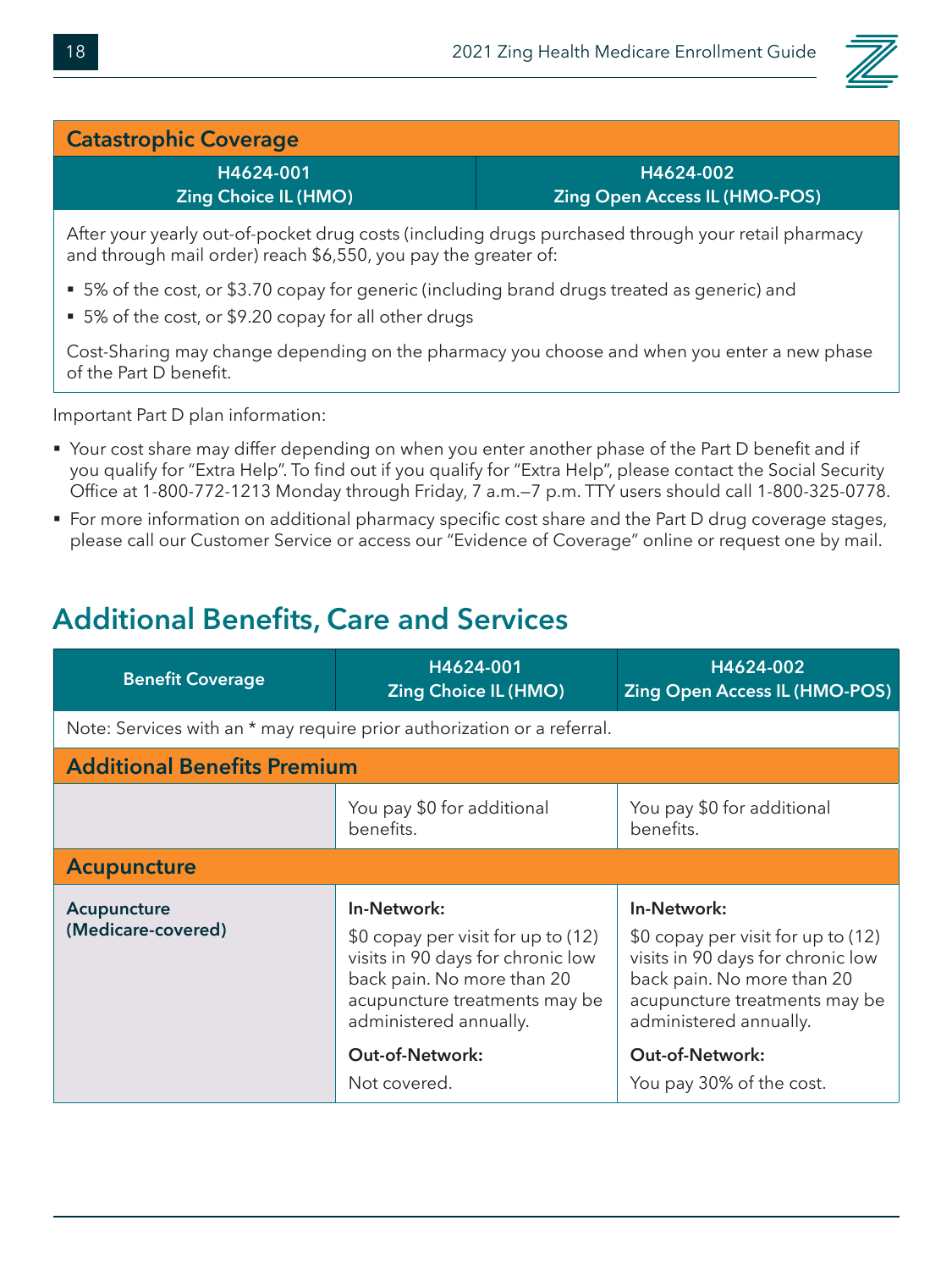

| <b>Benefit Coverage</b>                                                                               | H4624-001<br><b>Zing Choice IL (HMO)</b>                                                                                                  | H4624-002<br>Zing Open Access IL (HMO-POS)                                                                                                                   |  |
|-------------------------------------------------------------------------------------------------------|-------------------------------------------------------------------------------------------------------------------------------------------|--------------------------------------------------------------------------------------------------------------------------------------------------------------|--|
| Note: Services with an * may require prior authorization or a referral.                               |                                                                                                                                           |                                                                                                                                                              |  |
| <b>Foot Care (Podiatry Services)</b>                                                                  |                                                                                                                                           |                                                                                                                                                              |  |
| <b>Podiatry Services</b><br>(Medicare-covered)                                                        | In-Network:<br>You pay a \$25 copay for<br>Medicare-covered Podiatry<br>services.<br><b>Out-of-Network:</b><br>Not covered.               | In-Network:<br>You pay a \$20 copay for<br>Medicare-covered Podiatry<br>services.<br><b>Out-of-Network:</b><br>You pay 30% of the cost.                      |  |
| <b>Routine Podiatry Services</b>                                                                      | In-Network:<br>You pay \$20 copay for (4) visits<br>for Routine Podiatry covered<br>services per year.<br>Out-of-Network:<br>Not covered. | In-Network:<br>You pay \$20 copay for (6) visits<br>for Routine Podiatry covered<br>services per year.<br><b>Out-of-Network:</b><br>You pay 30% of the cost. |  |
| <b>Medical Equipment and Supplies*</b>                                                                |                                                                                                                                           |                                                                                                                                                              |  |
| <b>Durable Medical Equipment</b><br>(wheelchairs, oxygen, etc.)*                                      | In-Network:<br>You pay 20% of the cost for<br>DME.<br><b>Out-of-Network:</b><br>Not covered.                                              | In-Network:<br>You pay 20% of the cost for<br>DME.<br><b>Out-of-Network:</b><br>You pay 30% of the cost.                                                     |  |
| <b>Prosthetic Devices (braces,</b><br>artificial limbs, etc.) and<br><b>Related Medical Supplies*</b> | In-Network:<br>You pay 20% of the cost for<br>Prosthetic devices.<br>Out-of-Network:<br>Not covered.                                      | In-Network:<br>You pay 20% of the cost for<br>Prosthetic devices.<br><b>Out-of-Network:</b><br>You pay 30% of the cost.                                      |  |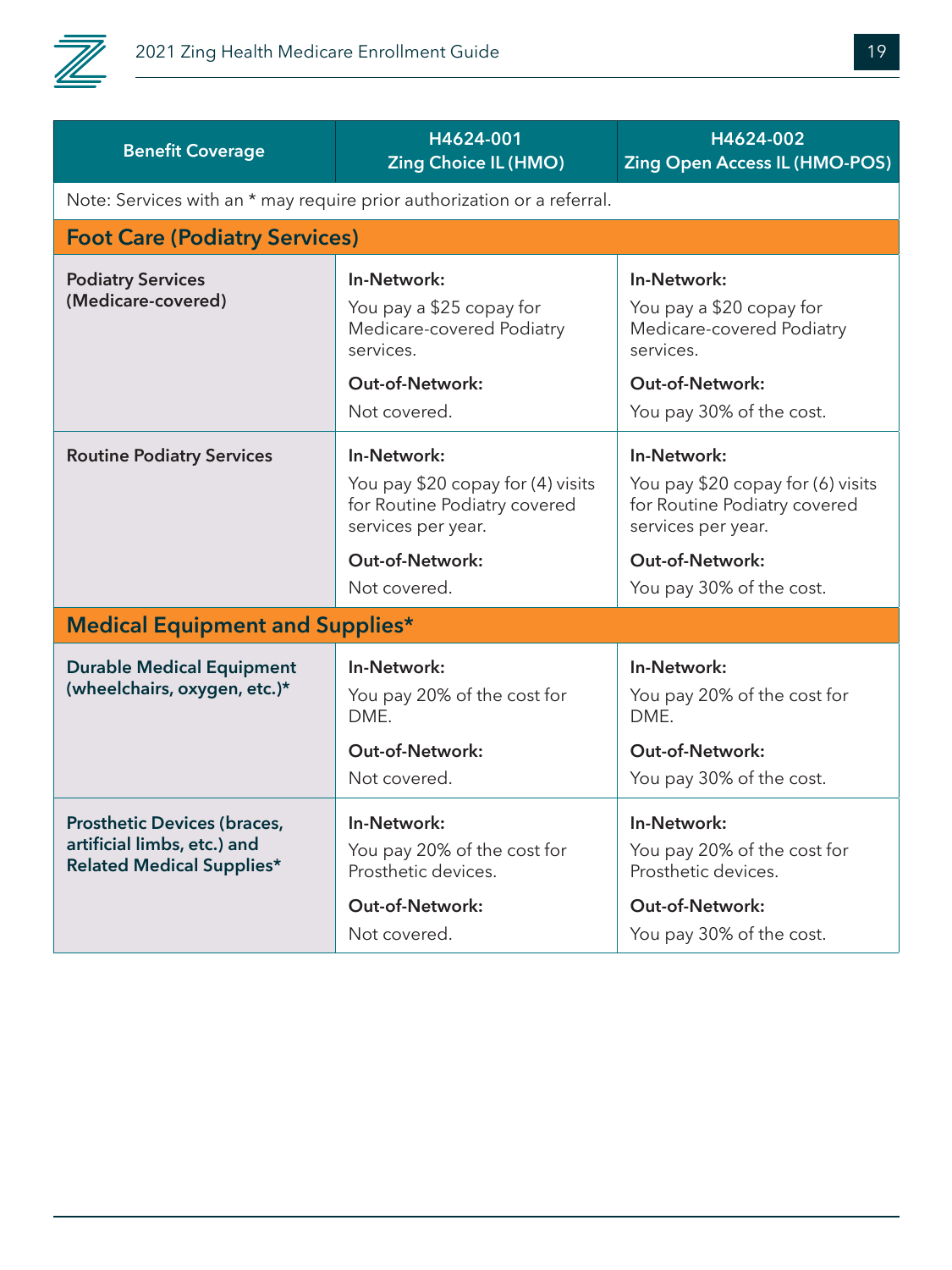

| <b>Benefit Coverage</b>                            | H4624-001<br><b>Zing Choice IL (HMO)</b>                                                                                                                                                                                                                                                                 | H4624-002<br><b>Zing Open Access IL (HMO-POS)</b>                                                                                                                                                                                                                                                        |
|----------------------------------------------------|----------------------------------------------------------------------------------------------------------------------------------------------------------------------------------------------------------------------------------------------------------------------------------------------------------|----------------------------------------------------------------------------------------------------------------------------------------------------------------------------------------------------------------------------------------------------------------------------------------------------------|
|                                                    | Note: Services with an * may require prior authorization or a referral.                                                                                                                                                                                                                                  |                                                                                                                                                                                                                                                                                                          |
| <b>Diabetes Supplies and Services</b>              | In-Network:<br>You pay:<br>• \$0 copay for Preferred<br>Diabetic test strips.<br>■ 20% of the cost for Non-<br>preferred Diabetic test strips<br>and diabetic monitoring<br>supplies.<br>• \$0 copay for Diabetes Self<br>Management Training.<br>■ 20% of the cost for<br>Therapeutic shoes or inserts. | In-Network:<br>You pay:<br>• \$0 copay for Preferred<br>Diabetic test strips.<br>■ 20% of the cost for Non-<br>preferred Diabetic test strips<br>and diabetic monitoring<br>supplies.<br>• \$0 copay for Diabetes Self<br>Management Training.<br>■ 20% of the cost for<br>Therapeutic shoes or inserts. |
|                                                    | Out-of-Network:<br>Not covered.                                                                                                                                                                                                                                                                          | Out-of-Network:<br>You pay 30% of the cost.                                                                                                                                                                                                                                                              |
| <b>Chiropractic Care</b>                           |                                                                                                                                                                                                                                                                                                          |                                                                                                                                                                                                                                                                                                          |
| <b>Chiropractic Services</b><br>(Medicare-covered) | In-Network:<br>You pay \$20 copay for manual<br>manipulation of the spine to<br>correct subluxation (when one<br>or more of the bones of your<br>spine move out of position).                                                                                                                            | In-Network:<br>You pay \$20 copay for manual<br>manipulation of the spine to<br>correct subluxation (when one<br>or more of the bones of your<br>spine move out of position).                                                                                                                            |
|                                                    | <b>Out-of-Network:</b>                                                                                                                                                                                                                                                                                   | <b>Out-of-Network:</b>                                                                                                                                                                                                                                                                                   |
|                                                    | Not covered.                                                                                                                                                                                                                                                                                             | You pay 30% of the cost.                                                                                                                                                                                                                                                                                 |
| Home Health Care*                                  |                                                                                                                                                                                                                                                                                                          |                                                                                                                                                                                                                                                                                                          |
| Home Health Care*                                  | In-Network:<br>You pay \$0 copay for Medicare-<br>covered home health care<br>services.<br><b>Out-of-Network:</b><br>Not covered.                                                                                                                                                                        | In-Network:<br>You pay \$0 copay for Medicare-<br>covered home health care<br>services.<br><b>Out-of-Network:</b><br>You pay 30% of the cost.                                                                                                                                                            |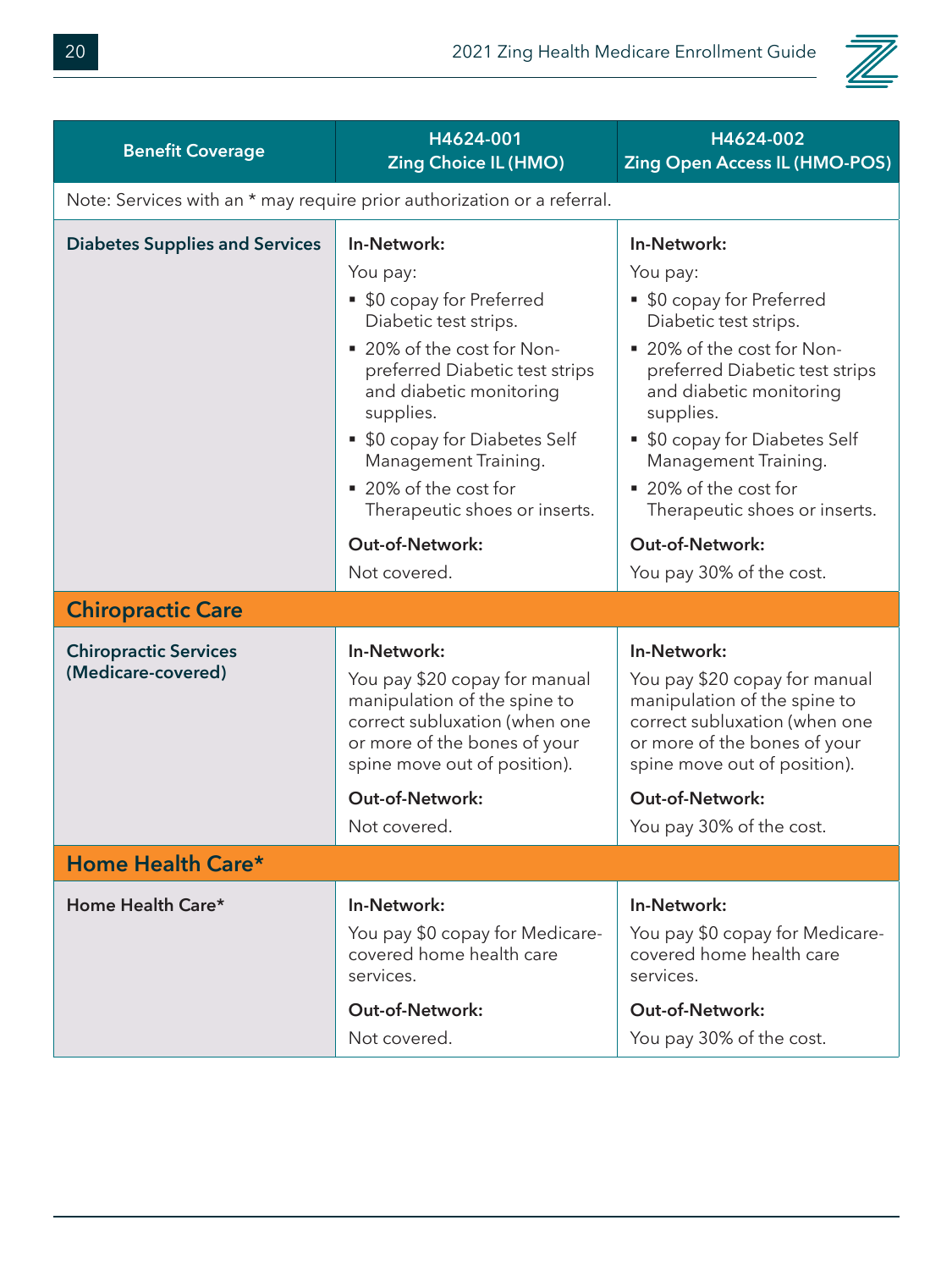

| <b>Benefit Coverage</b>             | H4624-001<br><b>Zing Choice IL (HMO)</b>                                                                                                 | H4624-002<br><b>Zing Open Access IL (HMO-POS)</b>                                                                                        |
|-------------------------------------|------------------------------------------------------------------------------------------------------------------------------------------|------------------------------------------------------------------------------------------------------------------------------------------|
|                                     | Note: Services with an * may require prior authorization or a referral.                                                                  |                                                                                                                                          |
| <b>Hospice</b>                      |                                                                                                                                          |                                                                                                                                          |
| <b>Hospice Care</b>                 | You must get your care from<br>a Medicare-certified hospice<br>provider. You must consult<br>with the plan before you select<br>hospice. | You must get your care from<br>a Medicare-certified hospice<br>provider. You must consult<br>with the plan before you select<br>hospice. |
|                                     | You pay part of the cost for<br>outpatient drugs.                                                                                        | You pay part of the cost for<br>outpatient drugs.                                                                                        |
|                                     | Original Medicare will be billed<br>for your hospice care, even if<br>you're in a Medicare Advantage<br>plan.                            | Original Medicare will be billed<br>for your hospice care, even if<br>you're in a Medicare Advantage<br>plan.                            |
| <b>Outpatient Substance Abuse*</b>  |                                                                                                                                          |                                                                                                                                          |
| <b>Individual and Group Therapy</b> | In-Network:                                                                                                                              | In-Network:                                                                                                                              |
| Visit*                              | You pay \$25 copay for<br>Individual therapy sessions per<br>visit.                                                                      | You pay \$20 copay for<br>Individual therapy sessions per<br>visit.                                                                      |
|                                     | You pay \$25 copay for Group<br>therapy sessions per visit.                                                                              | You pay \$20 copay for Group<br>therapy sessions per visit.                                                                              |
|                                     | <b>Out-of-Network:</b>                                                                                                                   | Out-of-Network:                                                                                                                          |
|                                     | Not covered.                                                                                                                             | You pay 30% of the cost.                                                                                                                 |
| <b>Renal Dialysis*</b>              |                                                                                                                                          |                                                                                                                                          |
| <b>Renal Dialysis*</b>              | In-Network:                                                                                                                              | In-Network:                                                                                                                              |
|                                     | You pay 20% of the cost for<br>Medicare-covered dialysis<br>treatments.                                                                  | You pay 20% of the cost for<br>Medicare-covered dialysis<br>treatments.                                                                  |
|                                     | You pay \$0 copay for Kidney<br>disease education services.                                                                              | You pay \$0 copay for Kidney<br>disease education services.                                                                              |
|                                     | <b>Out-of-Network:</b>                                                                                                                   | <b>Out-of-Network:</b>                                                                                                                   |
|                                     | Not covered.                                                                                                                             | You pay 30% of the cost.                                                                                                                 |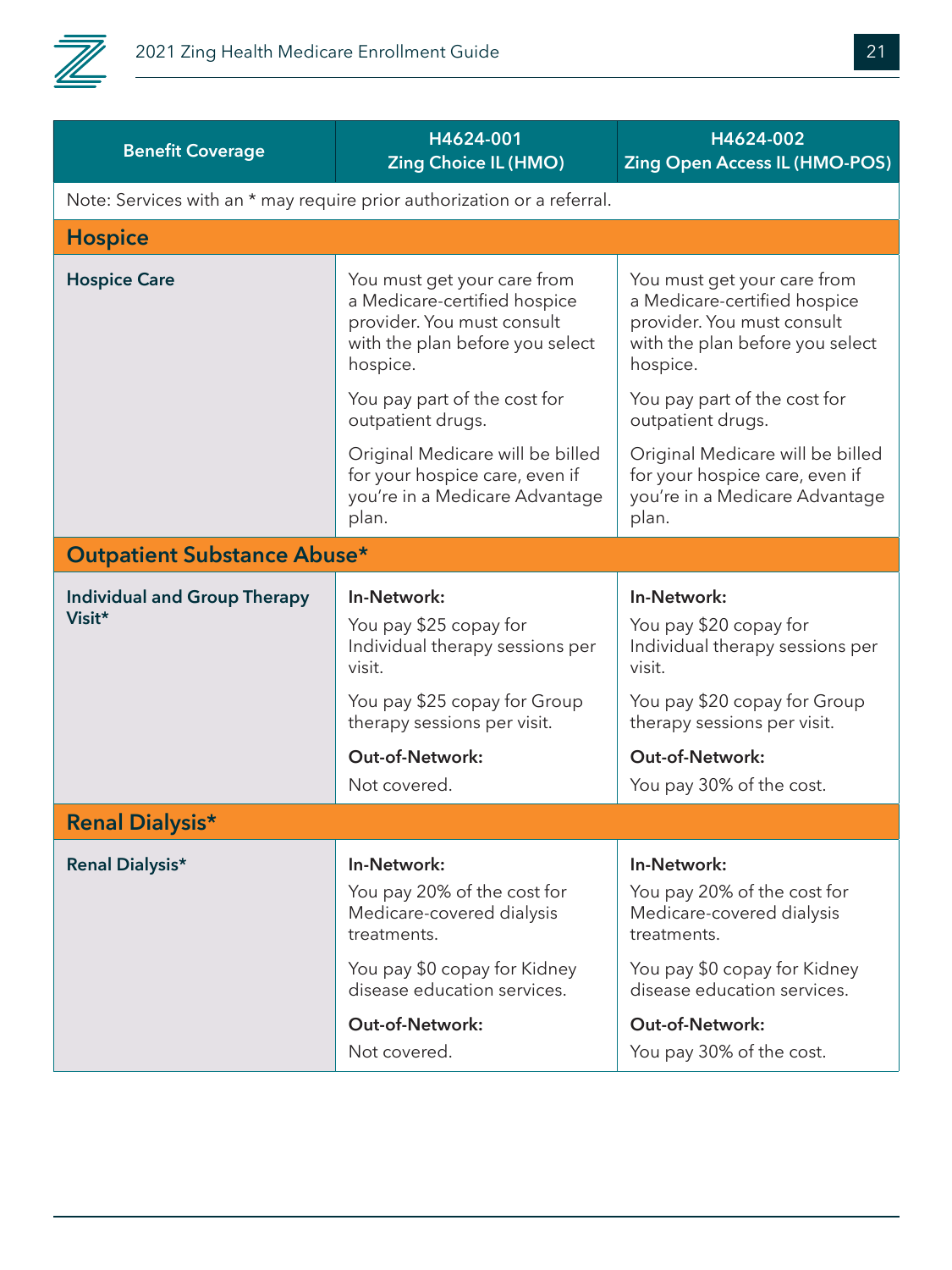

### **Wellness Programs**

| <b>Benefit Coverage</b>                                                                                   | H4624-001<br><b>Zing Choice IL (HMO)</b>                                                                                                                                                                                                                               | H4624-002<br><b>Zing Open Access IL (HMO-POS)</b>                                                                                                                                                                                                                      |  |
|-----------------------------------------------------------------------------------------------------------|------------------------------------------------------------------------------------------------------------------------------------------------------------------------------------------------------------------------------------------------------------------------|------------------------------------------------------------------------------------------------------------------------------------------------------------------------------------------------------------------------------------------------------------------------|--|
| Note: Services with an * may require prior authorization or a referral.                                   |                                                                                                                                                                                                                                                                        |                                                                                                                                                                                                                                                                        |  |
| <b>Over-the-Counter (OTC) Items</b>                                                                       |                                                                                                                                                                                                                                                                        |                                                                                                                                                                                                                                                                        |  |
| Over-the-counter drugs and<br>other health-related pharmacy<br>products, as listed in the OTC<br>catalog. | In-Network:<br>You get up to \$75 every three<br>(3) months for OTC Items.<br>Please visit our website at<br>www.myzinghealth.com to see<br>our list of covered over-the-<br>counter items.                                                                            | In-Network:<br>You get up to \$75 every three<br>(3) months for OTC Items.<br>Please visit our website at<br>www.myzinghealth.com to see<br>our list of covered over-the-<br>counter items.                                                                            |  |
|                                                                                                           | <b>Out-of-Network:</b><br>Not covered.                                                                                                                                                                                                                                 | <b>Out-of-Network:</b><br>Not covered.                                                                                                                                                                                                                                 |  |
| <b>Health Club Memberships</b>                                                                            |                                                                                                                                                                                                                                                                        |                                                                                                                                                                                                                                                                        |  |
| Silver & Fit® Fitness                                                                                     | In-Network:<br>Silver & Fit® Fitness membership<br>is available at no cost while you<br>are a member of our plan.<br>You can find a list of<br>participating clubs on<br>our website at<br>www.myzinghealth.com or<br>call Customer Service.<br><b>Out-of-Network:</b> | In-Network:<br>Silver & Fit® Fitness membership<br>is available at no cost while you<br>are a member of our plan.<br>You can find a list of<br>participating clubs on<br>our website at<br>www.myzinghealth.com or<br>call Customer Service.<br><b>Out-of-Network:</b> |  |
|                                                                                                           | Not covered.                                                                                                                                                                                                                                                           | Not covered.                                                                                                                                                                                                                                                           |  |
| Weight Watchers®<br>Membership                                                                            | In-Network:<br>Our plan provides<br>complimentary vouchers for<br>membership in the Weight<br>Watchers <sup>®</sup> program.<br>Meals are not covered.<br><b>Out-of-Network:</b>                                                                                       | In-Network:<br>Our plan provides<br>complimentary vouchers for<br>membership in the Weight<br>Watchers <sup>®</sup> program.<br>Meals are not covered.<br><b>Out-of-Network:</b>                                                                                       |  |
|                                                                                                           | Not covered.                                                                                                                                                                                                                                                           | Not covered.                                                                                                                                                                                                                                                           |  |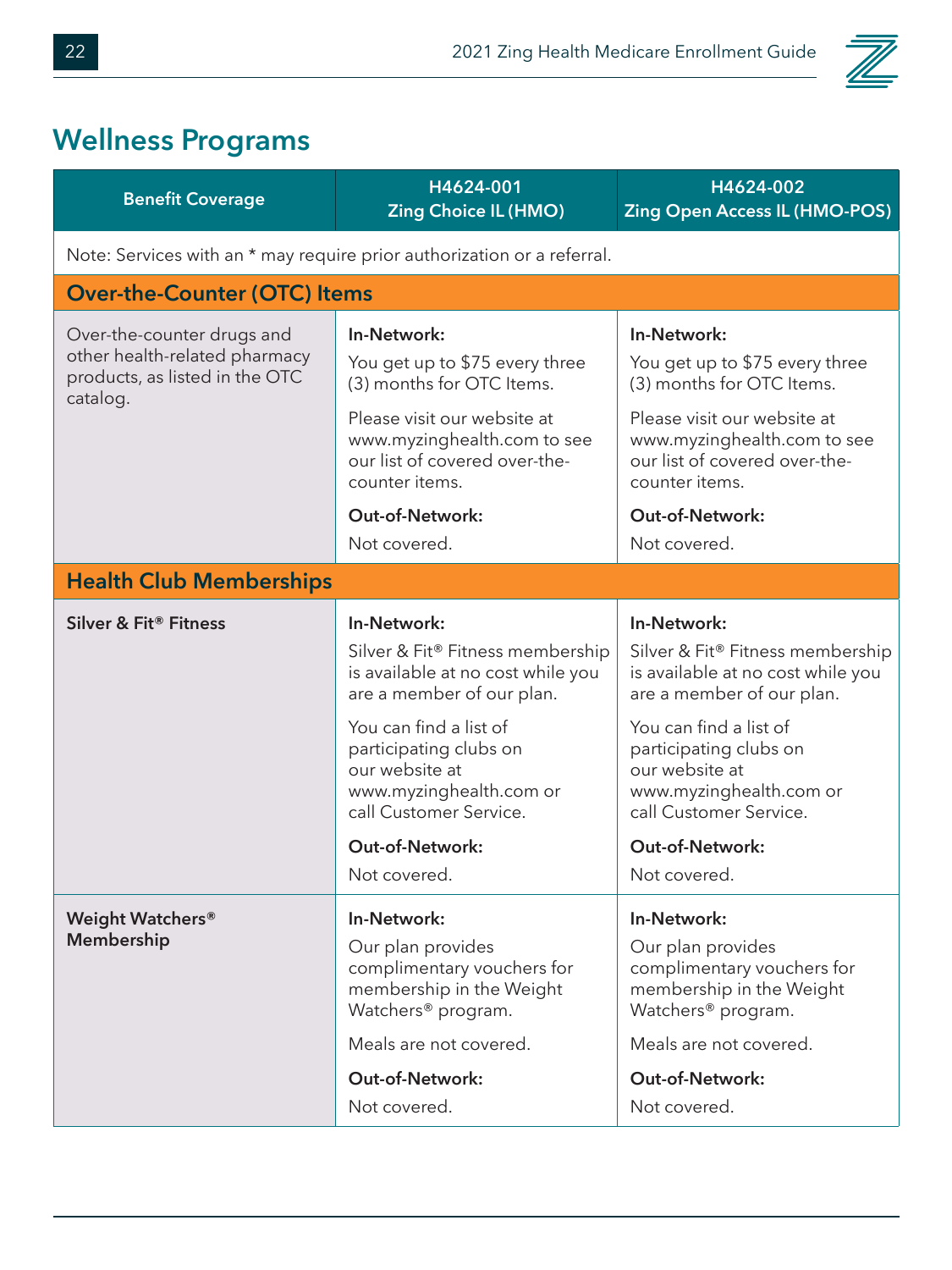

| H4624-001<br>H4624-002<br><b>Benefit Coverage</b><br><b>Zing Choice IL (HMO)</b><br>Note: Services with an * may require prior authorization or a referral.<br><b>TeleHealth</b><br><b>MD Live TeleHealth Services</b><br>In-Network:<br>In-Network:<br>You pay \$0 copay for access to<br>doctors and other practitioners<br>via phone and/or video<br>via phone and/or video<br>technology for diagnosis<br>technology for diagnosis<br>and treatment of certain non-<br>emergency medical services.<br>Doctors can diagnose and<br>Doctors can diagnose and<br>prescribe medications if<br>prescribe medications if<br>medically necessary.<br>medically necessary. |  |                                                                                                                                    |
|------------------------------------------------------------------------------------------------------------------------------------------------------------------------------------------------------------------------------------------------------------------------------------------------------------------------------------------------------------------------------------------------------------------------------------------------------------------------------------------------------------------------------------------------------------------------------------------------------------------------------------------------------------------------|--|------------------------------------------------------------------------------------------------------------------------------------|
|                                                                                                                                                                                                                                                                                                                                                                                                                                                                                                                                                                                                                                                                        |  | <b>Zing Open Access IL (HMO-POS)</b>                                                                                               |
|                                                                                                                                                                                                                                                                                                                                                                                                                                                                                                                                                                                                                                                                        |  |                                                                                                                                    |
|                                                                                                                                                                                                                                                                                                                                                                                                                                                                                                                                                                                                                                                                        |  |                                                                                                                                    |
|                                                                                                                                                                                                                                                                                                                                                                                                                                                                                                                                                                                                                                                                        |  |                                                                                                                                    |
|                                                                                                                                                                                                                                                                                                                                                                                                                                                                                                                                                                                                                                                                        |  | You pay \$0 copay for access to<br>doctors and other practitioners<br>and treatment of certain non-<br>emergency medical services. |
|                                                                                                                                                                                                                                                                                                                                                                                                                                                                                                                                                                                                                                                                        |  |                                                                                                                                    |
| Please call us for more details.                                                                                                                                                                                                                                                                                                                                                                                                                                                                                                                                                                                                                                       |  | Please call us for more details.                                                                                                   |
| <b>Out-of-Network:</b><br><b>Out-of-Network:</b>                                                                                                                                                                                                                                                                                                                                                                                                                                                                                                                                                                                                                       |  |                                                                                                                                    |
| Not covered.<br>Not covered.                                                                                                                                                                                                                                                                                                                                                                                                                                                                                                                                                                                                                                           |  |                                                                                                                                    |
| <b>Nursing Hotline</b>                                                                                                                                                                                                                                                                                                                                                                                                                                                                                                                                                                                                                                                 |  |                                                                                                                                    |
| 24/7 Nurse Advice Line<br>In-Network:<br>In-Network:<br>A Zing Health Plan Registered<br>Nurse is available at no cost<br>to you 24 hours a day, 7<br>to you 24 hours a day, 7<br>days a week by phone at:<br>days a week by phone at:<br>1-855-4-ZHNURSE<br>1-855-4-ZHNURSE<br>$(1 - 855 - 494 - 6877)$ .<br>$(1 - 855 - 494 - 6877)$ .<br>Nurses can evaluate health<br>Nurses can evaluate health<br>conditions based on signs<br>conditions based on signs<br>& symptoms and may refer<br>you to an urgent care and/or<br>emergency room.<br>emergency room.<br>Out-of-Network:<br>Out-of-Network:<br>Not covered.<br>Not covered.                                 |  | A Zing Health Plan Registered<br>Nurse is available at no cost<br>& symptoms and may refer<br>you to an urgent care and/or         |